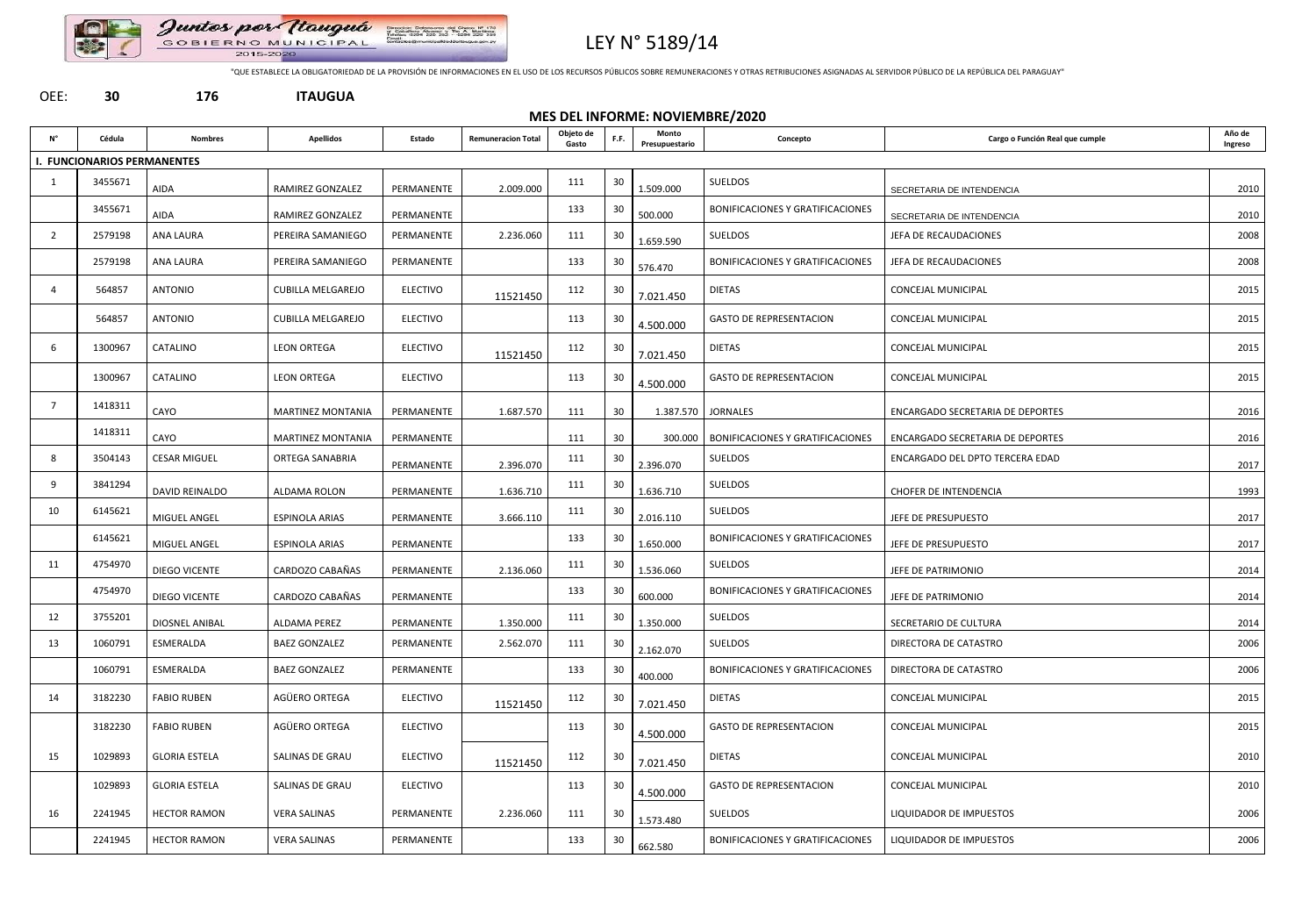| 17 | 3244813 | <b>HORACIO DANIEL</b> | FERNANDEZ MORINIGO        | <b>ELECTIVO</b> | 11521450   | 112 | 30 | 7.021.450 | <b>DIETAS</b>                                     | <b>CONCEJAL MUNICIPAL</b>                    | 2015 |
|----|---------|-----------------------|---------------------------|-----------------|------------|-----|----|-----------|---------------------------------------------------|----------------------------------------------|------|
|    | 3244813 | <b>HORACIO DANIEL</b> | <b>FERNANDEZ MORINIGO</b> | <b>ELECTIVO</b> |            | 113 | 30 | 4.500.000 | <b>GASTO DE REPRESENTACION</b>                    | <b>CONCEJAL MUNICIPAL</b>                    | 2015 |
| 18 | 346828  | <b>IGNACIA</b>        | MARTINEZ DE GOMEZ         | PERMANENTE      | 1.487.570  | 111 | 30 | 1.287.570 | SUELDOS                                           | JEFA DE LIMPIEZA                             | 2004 |
|    | 346828  | <b>IGNACIA</b>        | MARTINEZ DE GOMEZ         | PERMANENTE      |            | 133 | 30 | 200.000   | <b>BONIFICACIONES Y GRATIFICACIONES</b>           | JEFA DE LIMPIEZA                             | 2004 |
| 19 | 1467820 | <b>JUAN BAUTISTA</b>  | <b>FLORENTIN</b>          | PERMANENTE      | 1.287.570  | 111 | 30 | 1.287.570 | SUELDOS                                           | <b>JARDINERO</b>                             | 1997 |
| 20 | 2097787 | JUAN LUIS CONCEPCIÓN  | <b>GAMARRA MEZA</b>       | PERMANENTE      | 2.883.700  | 111 | 30 | 2.283.700 | SUELDOS                                           | DIRECTOR DE ASEO URBANO                      | 2012 |
|    | 2097787 | JUAN LUIS CONCEPCIÓN  | <b>GAMARRA MEZA</b>       | PERMANENTE      |            | 133 | 30 | 600.000   | <b>BONIFICACIONES Y GRATIFICACIONES</b>           | DIRECTOR DE ASEO URBANO                      | 2012 |
| 21 | 1432559 | <b>JUAN VICENTE</b>   | LEZCANO CENTURIÓN         | PERMANENTE      | 1.986.710  | 111 | 30 | 1.986.710 | <b>SUELDOS</b>                                    | SECRETARIO DE JUZGADO DE FALTAS              | 2002 |
| 22 | 753783  | <b>JULIAN</b>         | <b>GAONA VAZQUEZ</b>      | PERMANENTE      | 1.373.480  | 111 | 30 | 1.373.480 | SUELDOS                                           | AUXILIAR ADMINISTRATIVO                      | 1969 |
| 23 | 2509589 | LAURA CAROLINA        | DOMINGUEZ PEREIRA         | PERMANENTE      | 2.636.060  | 111 | 30 | 1.536.060 | SUELDOS                                           | ENCARGADA DE FIZCALIZACION PATENTE COMERCIAL | 2007 |
|    | 2509589 | LAURA CAROLINA        | <b>DOMINGUEZ PEREIRA</b>  | PERMANENTE      |            | 133 | 30 | 1.100.000 | BONIFICACIONES Y GRATIFICACIONES                  | ENCARGADA DE FIZCALIZACION PATENTE COMERCIAL | 2007 |
| 24 | 650587  | LOURDES JACQUELINE    | VILLALBA REGUNEGA         | PERMANENTE      | 4.062.070  | 111 | 30 | 2.862.070 | SUELDOS                                           | DIRECTORA DE CULTURA                         | 2006 |
|    | 650587  | LOURDES JACQUELINE    | VILLALBA REGUNEGA         | PERMANENTE      |            | 133 | 30 | 1.600.000 | <b>BONIFICACIONES Y GRATIFICACIONES</b>           | DIRECTORA DE CULTURA                         | 2006 |
| 25 | 367477  | LUCIANO               | <b>CABRERA PALACIOS</b>   | <b>ELECTIVO</b> | 11521450   | 112 | 30 | 7.021.450 | <b>DIETAS</b>                                     | <b>CONCEJAL MUNICIPAL</b>                    | 2015 |
|    | 367477  | LUCIANO               | <b>CABRERA PALACIOS</b>   | <b>ELECTIVO</b> |            | 113 | 30 | 4.500.000 | <b>GASTO DE REPRESENTACION</b>                    | <b>CONCEJAL MUNICIPAL</b>                    | 2015 |
| 26 | 4328779 | LUCIANO               | <b>SALINAS JARA</b>       | <b>ELECTIVO</b> | 11521450   | 112 | 30 | 7.021.450 | <b>DIETAS</b>                                     | <b>CONCEJAL MUNICIPAL</b>                    | 2015 |
|    | 4328779 | LUCIANO               | <b>SALINAS JARA</b>       | <b>ELECTIVO</b> |            | 113 | 30 | 4.500.000 | <b>GASTO DE REPRESENTACION</b>                    | <b>CONCEJAL MUNICIPAL</b>                    | 2015 |
| 27 | 2103146 | LUIS ALBERTO          | ALVAREZ ISASI             | PERMANENTE      | 3.662.070  | 111 | 30 | 2.162.070 | SUELDOS                                           | <b>ENCARGADO DE DOC</b>                      | 2006 |
|    | 2103146 | LUIS ALBERTO          | ALVAREZ ISASI             | PERMANENTE      |            | 133 | 30 | 1.500.000 | BONIFICACIONES Y GRATIFICACIONES                  | <b>ENCARGADO DE DOC</b>                      | 2006 |
| 28 | 1551213 | LUIS GONZAGA          | <b>TORRES ALFONSO</b>     | PERMANENTE      | 2.362.070  | 111 | 30 | 2.162.070 | SUELDOS                                           | <b>AUXILIAR DE TRANSITO</b>                  | 2007 |
|    | 1551213 | LUIS GONZAGA          | <b>TORRES ALFONSO</b>     | PERMANENTE      |            | 133 | 30 | 200.000   | <b>BONIFICACIONES Y GRATIFICACIONES</b>           | AUXILIAR DE TRANSITO                         | 2007 |
|    | 4881284 | <b>MARIA LIZ</b>      | <b>SALINAS SOSA</b>       | PERMANENTE      | 2136060    | 111 | 30 | 1.536.060 | <b>SUELDOS</b>                                    | ENCARGADA DE PRESUPUESTO                     | 2020 |
|    | 4881284 | <b>MARIA LIZ</b>      | SALINAS SOSA              | PERMANENTE      | 0          | 133 | 30 | 600.000   | <b>BONIFICACIONES Y</b><br><b>GRATIFICACIONES</b> | ENCARGADA DE PRESUPUESTO                     | 2020 |
| 29 | 3718511 | MARIO GUSTAVO         | ORTIZ BOGARIN             | <b>ELECTIVO</b> | 11521450   | 112 | 30 | 7.021.450 | <b>DIETAS</b>                                     | CONCEJAL MUNICIPAL                           | 2015 |
|    | 3718511 | <b>MARIO GUSTAVO</b>  | ORTIZ BOGARIN             | <b>ELECTIVO</b> |            | 113 | 30 | 4.500.000 | <b>GASTO DE REPRESENTACION</b>                    | <b>CONCEJAL MUNICIPAL</b>                    | 2015 |
| 30 | 1769540 | MIGUEL ANGEL          | MEZA ACOSTA               | <b>ELECTIVO</b> | 13.751.100 | 112 | 30 | 5.183.100 | <b>DIETAS</b>                                     | INTENDENTE MUNICIPAL 2015/2020               | 2015 |
|    | 1769540 | MIGUEL ANGEL          | MEZA ACOSTA               | <b>ELECTIVO</b> |            | 133 | 30 | 4.000.000 | BONIFICACIONES Y GRATIFICACIONES                  | INTENDENTE MUNICIPAL 2015/2020               | 2015 |
|    | 1769540 | MIGUEL ANGEL          | MEZA ACOSTA               | <b>ELECTIVO</b> |            | 113 | 30 | 4.568.000 | <b>GASTO DE REPRESENTACION</b>                    | INTENDENTE MUNICIPAL 2015/2020               | 2015 |
| 31 | 1291426 | MIRIAN VIOLETA        | SALINAS SOSA              | <b>ELECTIVO</b> | 11.521.450 | 112 | 30 | 7.021.450 | <b>DIETAS</b>                                     | CONCEJAL MUNICIPAL                           | 2010 |
|    | 1291426 | MIRIAN VIOLETA        | SALINAS SOSA              | <b>ELECTIVO</b> |            | 113 | 30 | 4.500.000 | <b>GASTO DE REPRESENTACION</b>                    | CONCEJAL MUNICIPAL                           | 2010 |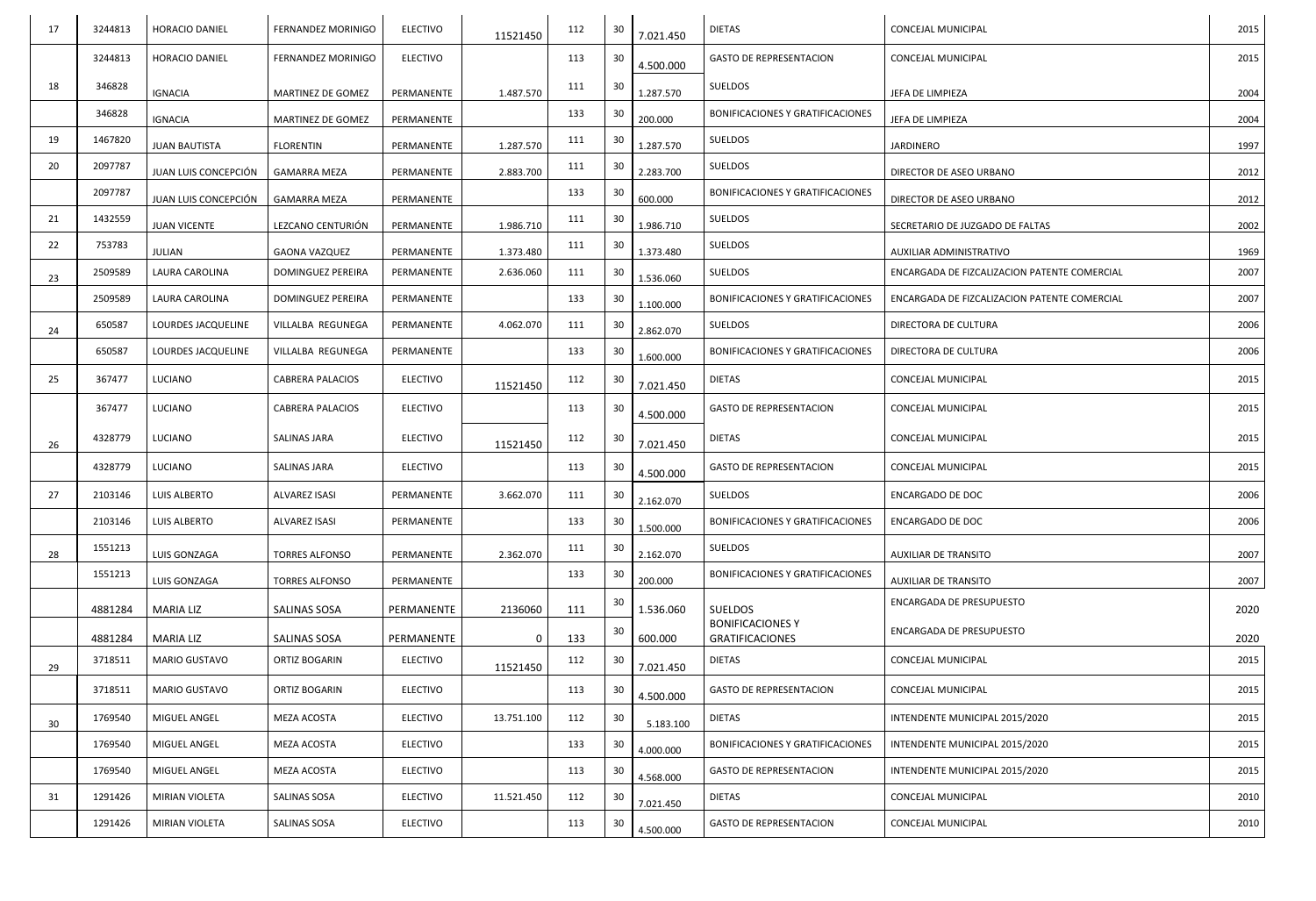| 32 | 6616571 | MIRNA ELIZABETH         | RODAS ALCARAZ          | PERMANENTE      | 1.400.370  | 111 | 30 | 1.400.370 | SUELDOS                                 | SECRETARIA DE DIRECCION DE SALUBRIDAD E HIGIENE    | 2014 |
|----|---------|-------------------------|------------------------|-----------------|------------|-----|----|-----------|-----------------------------------------|----------------------------------------------------|------|
| 33 | 5401266 | <b>NOELIA TERESITA</b>  | SANTACRUZ BOGARIN      | PERMANENTE      | 1.890.000  | 111 | 30 | 1.590.000 | SUELDOS                                 | SECRETARIA DE LA DIRECCION DE RECURSOS HUMANOS     | 2014 |
|    | 5401266 | <b>NOELIA TERESITA</b>  | SANTACRUZ BOGARIN      | PERMANENTE      |            | 133 | 30 | 300.000   | <b>BONIFICACIONES Y GRATIFICACIONES</b> | SECRETARIA DE LA DIRECCION DE RECURSOS HUMANOS     | 2014 |
| 34 | 3994625 | <b>NORMA BEATRIZ</b>    | NUÑEZ SALDIVAR         | PERMANENTE      | 1.500.000  | 111 | 30 | 1.500.000 | SUELDOS                                 | SECRETARIA DE DIRECCION DE SALUBRIDAD E HIGIENE    | 2016 |
| 35 | 1738363 | <b>ODULIO</b>           | OJEDA GIMENEZ          | PERMANENTE      | 1.377.777  | 111 | 30 | 1.377.777 | SUELDOS                                 | SERENO DEPARTAMENTO OPERATIVO DE TRANSITO          | 2007 |
| 36 | 1527261 | <b>OSCAR ESTANISLAO</b> | <b>GONZALEZ VERA</b>   | PERMANENTE      | 6.000.000  | 111 | 30 | 3.793.700 | <b>SUELDOS</b>                          | SECRETARIO GENERAL                                 | 1997 |
| 37 | 1527261 | <b>OSCAR ESTANISLAO</b> | <b>GONZALEZ VERA</b>   | PERMANENTE      |            | 111 | 30 | 2.206.300 | <b>BONIFICACIONES Y GRATIFICACIONES</b> | <b>SECRETARIO GENERAL</b>                          | 1997 |
| 38 | 1261454 | RAMON                   | CARDOZO<br>CAMPUZANO   | <b>ELECTIVO</b> | 11521450   | 112 | 30 | 7.021.450 | <b>DIETAS</b>                           | <b>CONCEJAL MUNICIPAL</b>                          | 2010 |
|    | 1261454 | RAMON                   | CARDOZO<br>CAMPUZANO   | <b>ELECTIVO</b> |            | 113 | 30 | 4.500.000 | <b>GASTO DE REPRESENTACION</b>          | <b>CONCEJAL MUNICIPAL</b>                          | 2010 |
| 39 | 1111724 | RAMONA                  | DURE CABAÑAS           | PERMANENTE      | 2.662.070  | 111 | 30 | 2.162.070 | <b>SUELDOS</b>                          | ASESORA DIRECCION DE DIRECCION DE RECURSOS HUMANOS | 2002 |
|    | 1111724 | RAMONA                  | DURE CABAÑAS           | PERMANENTE      |            | 133 | 30 | 500.000   | <b>BONIFICACIONES Y GRATIFICACIONES</b> | ASESORA DIRECCION DE DIRECCION DE RECURSOS HUMANOS | 2002 |
| 40 | 1988591 | ROLANDO DAVID           | <b>GIMENEZ ESCURRA</b> | PERMANENTE      | 2.761.960  | 111 | 30 | 2.761.960 | SUELDOS                                 | JUEZ DE FALTAS                                     | 2016 |
| 41 | 3545086 | <b>RUBEN ANTONIO</b>    | <b>MORINIGO ORREGO</b> | PERMANENTE      | 3.012.070  | 111 | 30 | 2.662.070 | <b>SUELDOS</b>                          | SECRETARIO GENERAL JUNTA MUNICIPAL                 | 2003 |
|    | 3545086 | <b>RUBEN ANTONIO</b>    | <b>MORINIGO ORREGO</b> | PERMANENTE      |            | 133 | 30 | 350.000   | <b>BONIFICACIONES Y GRATIFICACIONES</b> | SECRETARIO GENERAL JUNTA MUNICIPAL                 | 2003 |
| 42 | 3335705 | <b>RUTH NATALIA</b>     | RIVEROS RIQUELME       | PERMANENTE      | 1.955.900  | 111 | 30 | 1.955.000 | <b>SUELDOS</b>                          | AUXILIAR ADMINISTRATIVO DE LA JUNTA MUNICIPAL      | 2010 |
| 43 | 4171300 | SANDRA ELIZABETH        | CABAÑAS GALEANO        | PERMANENTE      | 1.787.570  | 111 | 30 | 1.287.570 | SUELDOS                                 | LIQUIDADORA DE IMPUESTOS                           | 2008 |
| 43 | 4171300 | SANDRA ELIZABETH        | CABAÑAS GALEANO        | PERMANENTE      |            | 111 | 30 | 500.000   | <b>BONIFICACIONES Y GRATIFICACIONES</b> | LIQUIDADORA DE IMPUESTOS                           | 2008 |
| 46 | 1092187 | <b>TOMAS ANTONIO</b>    | MORINIGO GUERRERO      | <b>ELECTIVO</b> | 5.760.725  | 112 | 30 | 3.510.725 | <b>DIETAS</b>                           | CONCEJAL MUNICIPAL                                 | 2015 |
|    | 1092187 | <b>TOMAS ANTONIO</b>    | MORINIGO GUERRERO      | <b>ELECTIVO</b> |            | 113 | 30 | 2.250.000 | <b>GASTO DE REPRESENTACION</b>          | CONCEJAL MUNICIPAL                                 | 2015 |
| 47 | 1450866 | <b>VICTORINO</b>        | ORTEGA                 | PERMANENTE      | 1.537.570  | 111 | 30 | 1.287.570 | SUELDOS                                 | <b>ENCARGADO DE DEPOSITO</b>                       | 1997 |
|    | 1450866 | <b>VICTORINO</b>        | ORTEGA                 | PERMANENTE      |            | 133 | 30 | 250.000   | <b>BONIFICACIONES Y GRATIFICACIONES</b> | <b>ENCARGADO DE DEPOSITO</b>                       | 1997 |
| 48 | 876164  | <b>WILFRIDO</b>         | <b>DELGADO ROMERO</b>  | <b>ELECTIVO</b> | 11.521.450 | 112 | 30 | 7.021.450 | <b>DIETAS</b>                           | CONCEJAL MUNICIPAL                                 | 2010 |
|    | 876164  | <b>WILFRIDO</b>         | DELGADO ROMERO         | <b>ELECTIVO</b> |            | 113 | 30 | 4.500.000 | <b>GASTO DE REPRESENTACION</b>          | CONCEJAL MUNICIPAL                                 | 2010 |
| 49 | 2918459 | WILMA                   | ACUÑA MIRANDA          | PERMANENTE      | 6.000.000  | 111 | 30 | 3.793.700 | SUELDOS                                 | DIRECTORA DE ADMINISTRACION Y FINANZAS             | 2007 |
|    | 2918459 | WILMA                   | ACUÑA MIRANDA          | PERMANENTE      |            | 133 | 30 | 2.206.300 | BONIFICACIONES Y GRATIFICACIONES        | DIRECTORA DE ADMINISTRACION Y FINANZAS             | 2007 |

224.325.232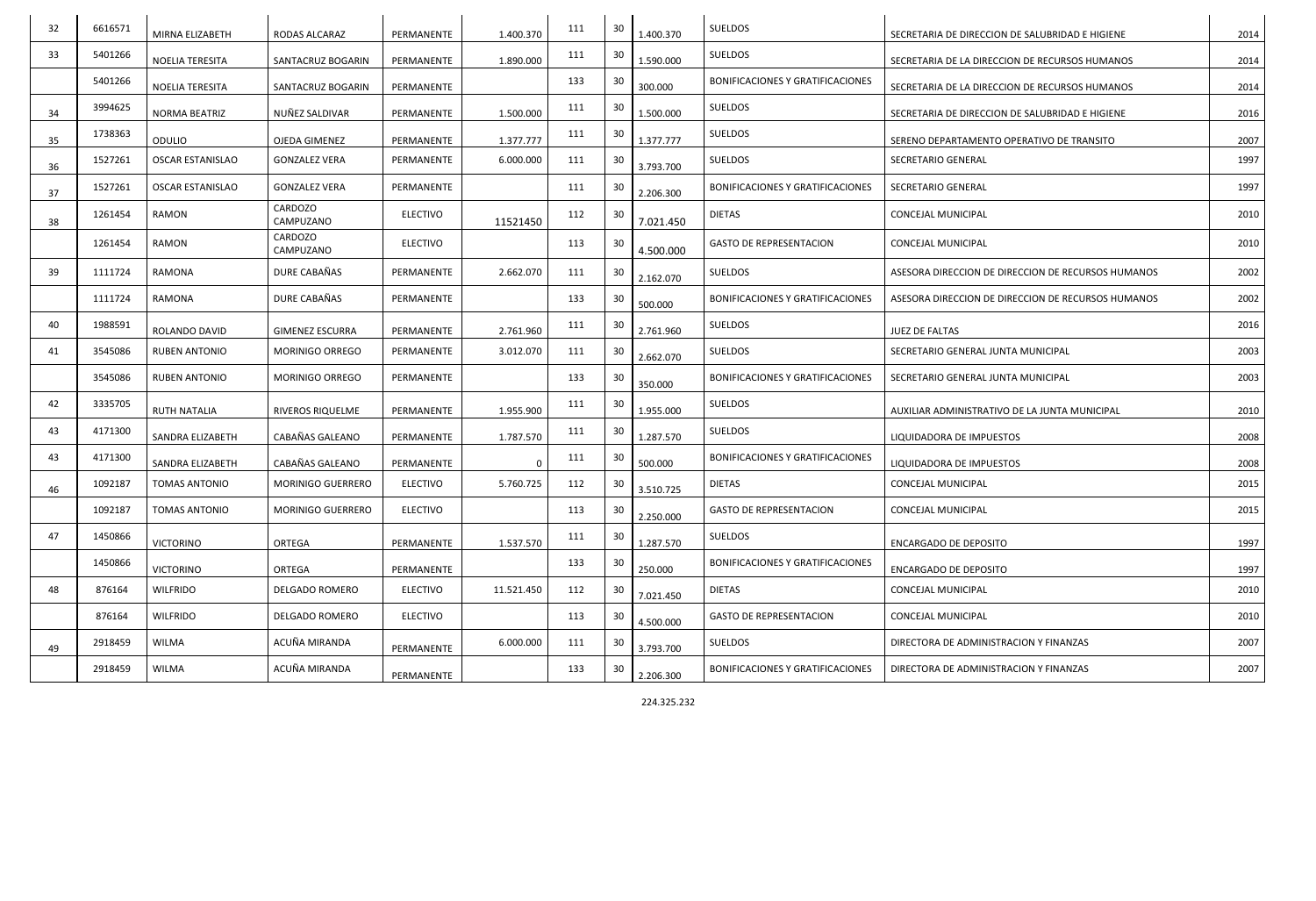#### **II. PERSONAL CONTRATADO**

|          | 4630255 | <b>ADRIAN JAVIER</b>           | ALMADA GABRIAGUEZ                        | CONTRATADO               | 4.400.000              | 145        | 30 |                        | 4.400.000 JORNALES                   | FISCALIZADORA DE OBRAS DE FONACIDE                                     |              |
|----------|---------|--------------------------------|------------------------------------------|--------------------------|------------------------|------------|----|------------------------|--------------------------------------|------------------------------------------------------------------------|--------------|
|          | 1428087 | <b>ASCENCIO</b>                | <b>ACOSTA TRINIDAD</b>                   | CONTRATADO               | 3.000.000              | 144        | 30 |                        | 3.000.000   JORNALES                 | ENCARGADO DE RELACIONES INTERINSTITUCIONALES                           |              |
| -3       | 6377875 | ALDO                           | <b>ACOSTA VEGA</b>                       | CONTRATADO               | 1.500.000              | 144        | 30 |                        | 1.500.000 JORNALES                   | <b>CHOFER DE CAMION VOLQUETE</b>                                       | 2015         |
|          | 3992582 | <b>JUAN ADALBERTO</b>          | <b>BENITEZ GONZALEZ</b>                  | CONTRATADO               | 1.580.000              | 144        | 30 |                        | 1.580.000   JORNALES                 | <b>INSPECTOR DE TRANSITO</b>                                           | 2020         |
| -5       | 4752712 | ALDO ISAAC                     | <b>RODRIGUEZ ORTIZ</b>                   | CONTRATADO               | 1.580.000              | 144        | 30 |                        | 1.580.000   JORNALES                 | <b>INSPECTOR DE TRANSITO</b>                                           | 2018         |
| 6        | 1125750 | <b>ALFREDO</b>                 | MEDINA LOPEZ                             | CONTRATADO               | 4.300.000              | 145        | 30 |                        | 4.300.000   HONORARIOS PROFESIONALES | <b>ASESOR EXTERNO</b>                                                  | 2016         |
|          | 1175896 | AMADO                          | FERNANDEZ SANABRIA                       | CONTRATADO               | 1.160.000              | 144        | 30 |                        | 1.160.000   JORNALES                 | NOTIFICADOR DE DIRCCIÓN DE SALUBRIDAD E HIGIENE                        | 2001         |
| 8        | 7368308 | <b>ANALIA NOEMI</b>            | <b>FERREIRA AGUILERA</b>                 | CONTRATADO               | 800.000                | 144        | 30 |                        | 800.000 JORNALES                     | GUIA MUSEO PARROQUIAL VIRGEN DEL ROSARIO                               | 2016         |
| 9        | 2377699 | SONIA BETARIZ                  | FERNANDEZ                                | CONTRATADO               | 800.000                | 144        | 30 |                        | 800.000   JORNALES                   | LIMPIADORA COMISARIA 6TA                                               | 2020         |
| 10       | 4845025 | ANGEL RAMON                    | <b>RIVEROS</b>                           | CONTRATADO               | 1.580.000              | 144        | 30 |                        | 1.580.000   JORNALES                 | <b>INSPECTOR DE TRANSITO</b>                                           | 2016         |
| 11       | 527457  | ANTONIA                        | SERVIAN NEDINA                           | CONTRATADO               | 1.200.000              | 144        | 30 | 1.200.000   JORNALES   |                                      | PERSONAL DE CUADRILLA MUNICIPAL                                        | 2017         |
| 12       | 3843873 | <b>MILCIADES</b>               | SERVIAN OVELAR                           | CONTRATADO               | 1.470.000              | 144        | 30 |                        | 1.470.000   JORNALES                 | PERSONAL DE LA CUARILLA MUNICIPAL                                      | 2019         |
| 13       | 1425163 | <b>ANTONIO DEMETRIO</b>        | AGUILAR                                  | CONTRATADO               | 2.500.000              | 144        | 30 |                        | 2.500.000 JORNALES                   | ENCARGADO DE MANTENIMIENTO VIAL                                        | 2015         |
| 14       | 1995142 | ANUNCIO                        | <b>FERREIRA SALINAS</b>                  | CONTRATADO               | 1.500.000              | 144        | 30 | 1.500.000   JORNALES   |                                      | ENCARGADO DEL CEMENTERIO                                               | 2006         |
| 15       | 2547295 | ARMINDA                        | <b>ACOSTA RIVEROS</b>                    | CONTRATADO               | 1.562.500              | 144        | 30 | 1.562.500              | <b>JORNALES</b>                      | PERSONAL DE LA CUARILLA MUNICIPAL                                      | 2012         |
|          | 4335010 | ALDO ISAIAS                    |                                          |                          |                        |            | 30 |                        |                                      |                                                                        |              |
| 16<br>17 | 3671486 | <b>NORMA</b>                   | <b>INSFRAN CABAÑAS</b><br>SANGUINA GAONA | CONTRATADO<br>CONTRATADO | 1.562.500<br>1.437.500 | 144<br>144 | 30 | 1.562.500<br>1.437.500 | <b>JORNALES</b><br><b>JORNALES</b>   | PERSONAL DE LA CUARILLA MUNICIPAL<br>PERSONAL DE LA CUARILLA MUNICIPAL | 2020<br>2020 |
|          | 5001401 | ARMANDO ADRIAN                 | <b>ALMIRON BENITEZ</b>                   | CONTRATADO               | 1.580.000              | 144        | 30 |                        | <b>JORNALES</b>                      | POLICIA DE TRANSITO                                                    | 2019         |
| 18       | 3019326 |                                |                                          |                          |                        |            | 30 | 1.580.000              |                                      |                                                                        |              |
| 19       |         | <b>ARNALDO CRISTINO</b>        | DIAZ BOBADILLA                           | CONTRATADO               | 1.580.000              | 144        |    | 1.580.000              | <b>JORNALES</b>                      | <b>INSPECTOR DE TRANSITO</b>                                           | 2015         |
| 20       | 5027815 | <b>MARCELO RAMON</b>           | <b>BENITEZ FERNANDEZ</b>                 | CONTRATADO               | 1.580.000              | 144        | 30 | 1.580.000              | <b>JORNALES</b>                      | INSPECTOR DE TRANSITO                                                  | 2020         |
| 21       | 2093968 | ATANASIO                       | <b>GONZALEZ RUIZ DIAZ</b>                | CONTRATADO               | 1.420.000              | 144        | 30 | 1.420.000   JORNALES   |                                      | VIGILANTE DEL CENTRO CULTURAL                                          | 2006         |
| 22       | 1723069 | <b>AUGUSTO SABINO</b>          | <b>BAEZ</b>                              | CONTRATADO               | 1.750.000              | 144        | 30 | 1.750.000              | <b>JORNALES</b>                      | PERSONAL DE LA CUADRILLA MUNICIPAL                                     | 2017         |
| 23       | 1630337 | AURELIA                        | LOPEZ                                    | CONTRATADO               | 1.562.500              | 144        | 30 | 1.562.500              | <b>JORNALES</b>                      | PERSONAL DE LA CUARILLA MUNICIPAL                                      | 2008         |
| 24       | 4470545 | ALEXIS                         | <b>ACOSTA LOPEZ</b>                      | CONTRATADO               | 1.200.000              | 144        | 30 | 1.200.000              | <b>JORNALES</b>                      | <b>AUXILIAR UOC</b>                                                    | 2020         |
| 25       | 2166986 | BERNARDINO                     | CANDIA                                   | <b>CONTRATADO</b>        | 1.610.000              | 144        | 30 | 1.610.000 JORNALES     |                                      | PERSONAL DE LA CUARILLA MUNICIPAL                                      | 2001         |
| 26       | 2387158 | BERNARDINO                     | OJEDA                                    | CONTRATADO               | 1.388.800              | 144        | 30 |                        | 1.388.800   JORNALES                 | VIGILANTE DEL CENTRO CULTURAL                                          | 2001         |
| 27       | 3426496 | <b>BLANCA CELINA</b>           | <b>FLEITAS DE GAONA</b>                  | CONTRATADO               | 1.350.000              | 144        | 30 |                        | 1.350.000   JORNALES                 | PERSONAL DE LA CUADRILLA MUNICIPAL                                     | 2014         |
|          | 4672918 | <b>BLANCA JUSTINA</b>          |                                          |                          |                        |            | 30 |                        |                                      |                                                                        |              |
| 28       | 5784480 |                                | LOPEZ DE SANTACRUZ                       | CONTRATADO               | 2.000.000              | 144        | 30 |                        | 2.000.000 JORNALES                   | ENCARGADA DE LA SECRETARIA DE LA MUJER                                 | 2016         |
| 29       | 2217811 | <b>BLAS HERMINIO</b><br>CARLOS | CARDOZO AMARILLA                         | CONTRATADO               | 1.800.000              | 144        | 30 |                        | 1.800.000   JORNALES                 | AUXILIAR DEPARTAMENTO DE TRANSITO                                      | 2013         |
| 30       | 1810981 |                                | <b>ALFONSO CACERES</b>                   | CONTRATADO               | 1.650.000              | 144        | 30 | 1.650.000              | <b>JORNALES</b>                      | PERSONAL DE LA CUARILLA MUNICIPAL                                      | 2010         |
| 31       |         | <b>CARLOS ALBERTO</b>          | <b>ESPINOLA</b>                          | CONTRATADO               | 1.460.000              | 144        |    |                        | 1.460.000 JORNALES                   | SERENO CICLOVIA MUNICIPAL                                              | 2006         |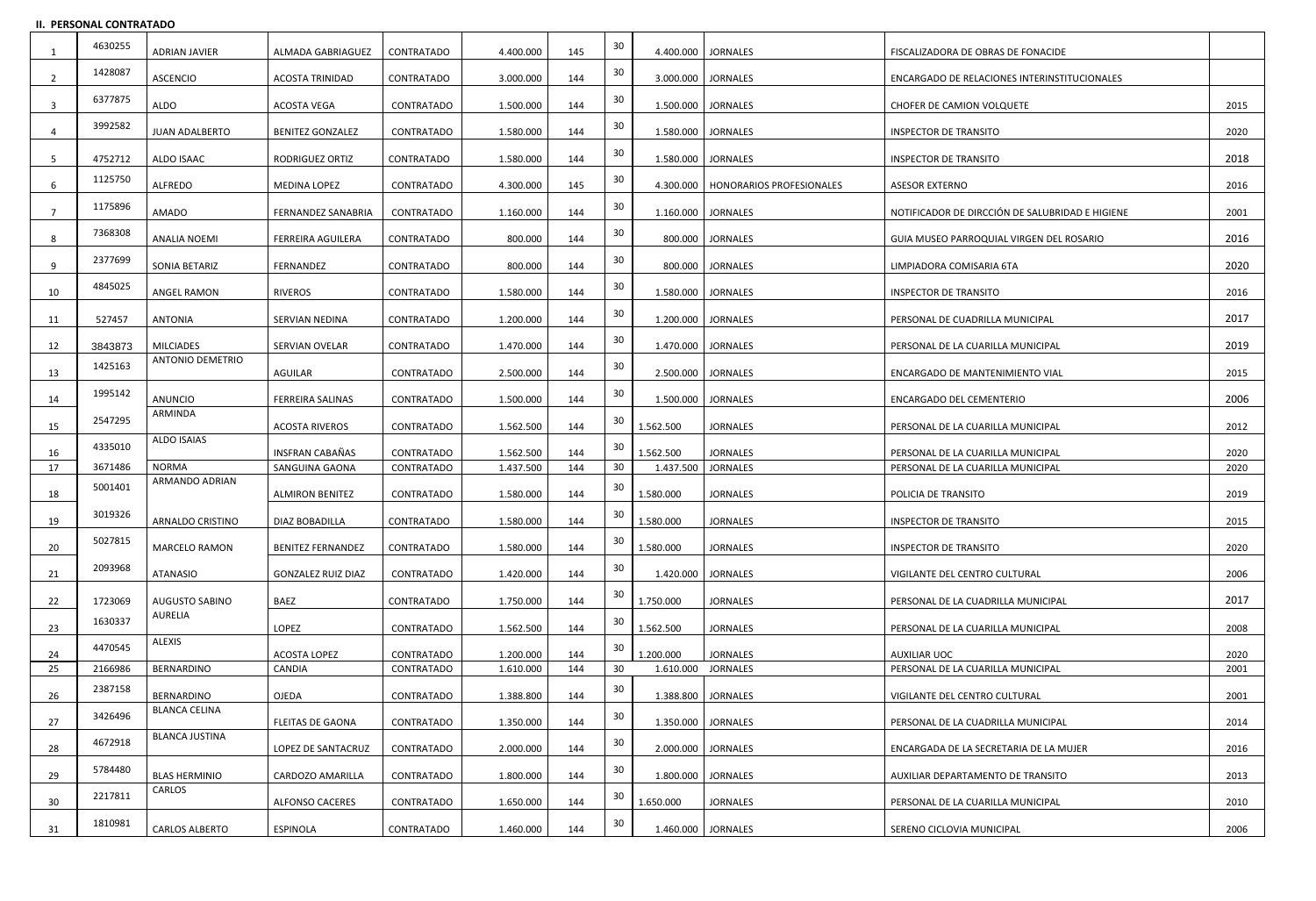| 32 | 7020470 | <b>CARLOS ALBERTO</b>      | MUÑOZ GALARZA             | CONTRATADO | 1.518.000 | 144 | 30 |           | 1.518.000   JORNALES                 | PERSONAL DE LIMPIEZA                                            | 2019 |
|----|---------|----------------------------|---------------------------|------------|-----------|-----|----|-----------|--------------------------------------|-----------------------------------------------------------------|------|
| 33 | 4947780 | <b>CARLOS AUGUSTO</b>      | <b>ROMERO GAMARRA</b>     | CONTRATADO | 1.500.000 | 144 | 30 |           | 1.500.000 JORNALES                   | CHOFER DIRECCION DE ADMINISTRACIÓN                              | 2012 |
| 34 | 1230922 | <b>CARLOS EDUARDO</b>      | <b>RIVEROS OTERO</b>      | CONTRATADO | 1.500.000 | 144 | 30 |           | 1.500.000   JORNALES                 | ENCARGADO DE OFICINA DE ACCESO A INFORMACIONES PUBLICAS         | 2010 |
| 35 | 1257725 | CARLOS RUBÉN               | <b>RIVEROS</b>            | CONTRATADO | 1.650.000 | 144 | 30 | 1.650.000 | <b>JORNALES</b>                      | PERSONAL DE LA CUARILLA MUNICIPAL                               | 2006 |
| 36 | 2342498 | <b>CARLOS UBALDO</b>       | SALINAS SOSA              | CONTRATADO | 1.000.000 | 144 | 30 |           | 1.000.000   JORNALES                 | SERENO JUNTA MUNICIPAL                                          | 2006 |
| 37 | 4694597 | <b>CARMEN DIANA</b>        | <b>SERVIAN CENTURION</b>  | CONTRATADO | 1.180.000 | 144 | 30 |           | 1.180.000   JORNALES                 | SECRETARIA ASESORIA JURIDICA                                    | 2006 |
| 38 | 4689541 | CATALINA                   | <b>FLEITAS PRESENTADO</b> | CONTRATADO | 1.200.000 | 144 | 30 |           | 120.000 JORNALES                     | PERSONAL DE CUADRILLA MUNICIPAL                                 | 2016 |
| 39 | 2316677 | CELSO                      | DIAZ FLORENTÍN            | CONTRATADO | 1.650.000 | 144 | 30 | 1.650.000 | <b>JORNALES</b>                      | PERSONAL DE LA CUADRILLA MUNICIPAL                              | 2017 |
| 40 | 5631461 | <b>CESAR FIDEL</b>         | <b>GONZALEZ GONZALEZ</b>  | CONTRATADO | 1.610.000 | 144 | 30 |           | 1.610.000   JORNALES                 | ORDENANZA DE LA JUNTA MUNICIPAL                                 | 2016 |
| 41 | 4993881 | <b>CESAR JESUS DAVID</b>   | <b>OJEDA MARTINEZ</b>     | CONTRATADO | 1.580.000 | 144 | 30 | 1.580.000 | <b>JORNALES</b>                      | AGENTE MUNICIPAL DE TRANSITO                                    | 2017 |
| 42 | 2046148 | <b>CHISTIAN BIENVENIDO</b> | <b>CANTERO NUNEZ</b>      | CONTRATADO | 1.780.000 | 144 | 30 |           | 1.780.000   JORNALES                 | <b>INSPECTOR DE TRANSITO</b>                                    | 2016 |
| 43 | 5615895 | <b>CRISTHIAN ADOLFO</b>    | MARIQUE                   | CONTRATADO | 1.584.000 | 144 | 30 | 1.584.000 | <b>JORNALES</b>                      | PERSONAL DE LA CUADRILLA MUNICIPAL                              | 2017 |
| 44 | 2098056 | <b>CRISTHIAN MILCIADES</b> | OLMEDO GAONA              | CONTRATADO | 1.456.000 | 144 | 30 |           | 1.456.000 JORNALES                   | SERENO DEL MERCADO MUNICIPAL                                    | 2006 |
| 45 | 4141026 | <b>CHRISTIAN EMILIANO</b>  | <b>ENCINA CANTERO</b>     | CONTRATADO | 500.000   | 144 | 30 |           | 500.000 JORNALES                     | <b>ENCARGADO DE TELECENTRO</b>                                  | 2019 |
| 46 | 2465075 | CONCEPCION                 | <b>DELGADO GIMENEZ</b>    | CONTRATADO | 1.000.000 | 144 | 30 |           | 1.000.000 JORNALES                   | <b>GUARDIA JUNTA MUNICIPAL</b>                                  | 2019 |
| 47 | 5013815 | <b>CRISTINA</b>            | ORTIZ                     | CONTRATADO | 1.200.000 | 144 | 30 |           | 1.200.000   JORNALES                 | <b>CONTROL SANITARIO</b>                                        | 2014 |
| 48 | 3488917 | <b>CRISTOBAL</b>           | <b>CHAVEZ GALEANO</b>     | CONTRATADO | 1.200.000 | 144 | 30 |           | 1.200.000   JORNALES                 | SERENO DEL CENTRO AREA DE ESPARCOMIENTO MUNICIPAL<br>ESTANZUELA | 2020 |
| 49 | 6548480 | CYNTHIA MARINA             | <b>ESCOBAR VEGA</b>       | CONTRATADO | 1.580.000 | 144 | 30 |           | 1.580.000 JORNALES                   | <b>INSPECTOR DE TRANSITO</b>                                    | 2016 |
| 50 | 4212344 | <b>CYNTHIA RAMONA</b>      | PEREZ ACOSTA              | CONTRATADO | 1.580.000 | 144 | 30 |           | 1.580.000   JORNALES                 | <b>INSPECTOR DE TRANSITO</b>                                    | 2006 |
| 51 | 4363089 | DAVID WALDEMAR             | PEDROZO                   | CONTRATADO | 2.200.000 | 144 | 30 |           | 2.200.000   JORNALES                 | AUXILIAR                                                        |      |
| 52 | 2392439 | <b>DANELIA ROSALBA</b>     | <b>CACERES DE BAEZ</b>    | CONTRATADO | 1.650.000 | 144 | 30 |           | 1.650.000 JORNALES                   | ASISTENTE DE SECRETARIA DE ACCION SOCIAL                        | 2010 |
| 53 | 1256862 | DANIEL                     | PATIÑO GALEANO            | CONTRATADO | 1.750.000 | 144 | 30 | 1.750.000 | <b>JORNALES</b>                      | PERSONAL DE LA CUARILLA MUNICIPAL                               | 2004 |
| 54 | 3323891 | <b>DERLIS JOAQUIN</b>      | <b>CORREA OCAMPOS</b>     | CONTRATADO | 2.200.000 | 144 | 30 |           | 2.200.000 JORNALES                   | JEFE DE CATASTRO                                                | 2001 |
| 55 | 3664625 | DIEGO ARMANDO              | VILLAGRA ESPINOLA         | CONTRATADO | 1.100.000 | 144 | 30 | 1.100.000 | <b>JORNALES</b>                      | AUXILIAR ADMINISTRATIVO DEL MERCADO MUNICIPAL                   | 2017 |
| 56 | 1563441 | <b>DOLLY ELIZABETH</b>     | MORALES CABRERA           | CONTRATADA | 2.200.000 | 145 | 30 |           | 2.200.000   HONORARIOS PROFESIONALES | AUDITORA INTERNA                                                | 2018 |
| 57 | 868480  | EDELMIRO                   | CABAÑAS                   | CONTRATADO | 2.000.000 | 144 | 30 |           | 2.000.000 JORNALES                   | SERENO DEL AREA RECREATIVO DE ESTANZUELA                        | 2018 |
| 58 | 1223116 | EDUARDO                    | RAMIREZ                   | CONTRATADO | 2.650.000 | 144 | 30 |           | 2.650.000   JORNALES                 | <b>CHOFER MOTONIVELADORA</b>                                    | 2010 |
| 59 | 6263431 | EDUARDO                    | ALDANA ESCURRA            | CONTRATADO | 1.580.000 | 144 | 30 | 1.580.000 | <b>JORNALES</b>                      | <b>INSPECTOR DE TRANSITO</b>                                    | 2017 |
| 60 | 1823791 | <b>ELOISA</b>              | CANDIA                    | CONTRATADO | 1.276.000 | 144 | 30 |           | 1.276.000 JORNALES                   | LIMPIADORA DE LA INSTITUCIÓN                                    | 2001 |
| 61 | 925860  | <b>ELVIRA</b>              | MANCUELLO                 | CONTRATADO | 1.200.000 | 144 | 30 |           | 1.200.000   JORNALES                 | PERSONAL DE LA CUADRILLA MUNICIPAL                              | 2015 |
| 62 | 2357739 | ELSA CAROLINA              | ARCE RAMIREZ              | CONTRATADO | 3.300.000 | 145 | 30 |           | 3.300.000   HONORARIOS PROFESIONALES | DIBUJANTE DE OBRAS                                              | 2015 |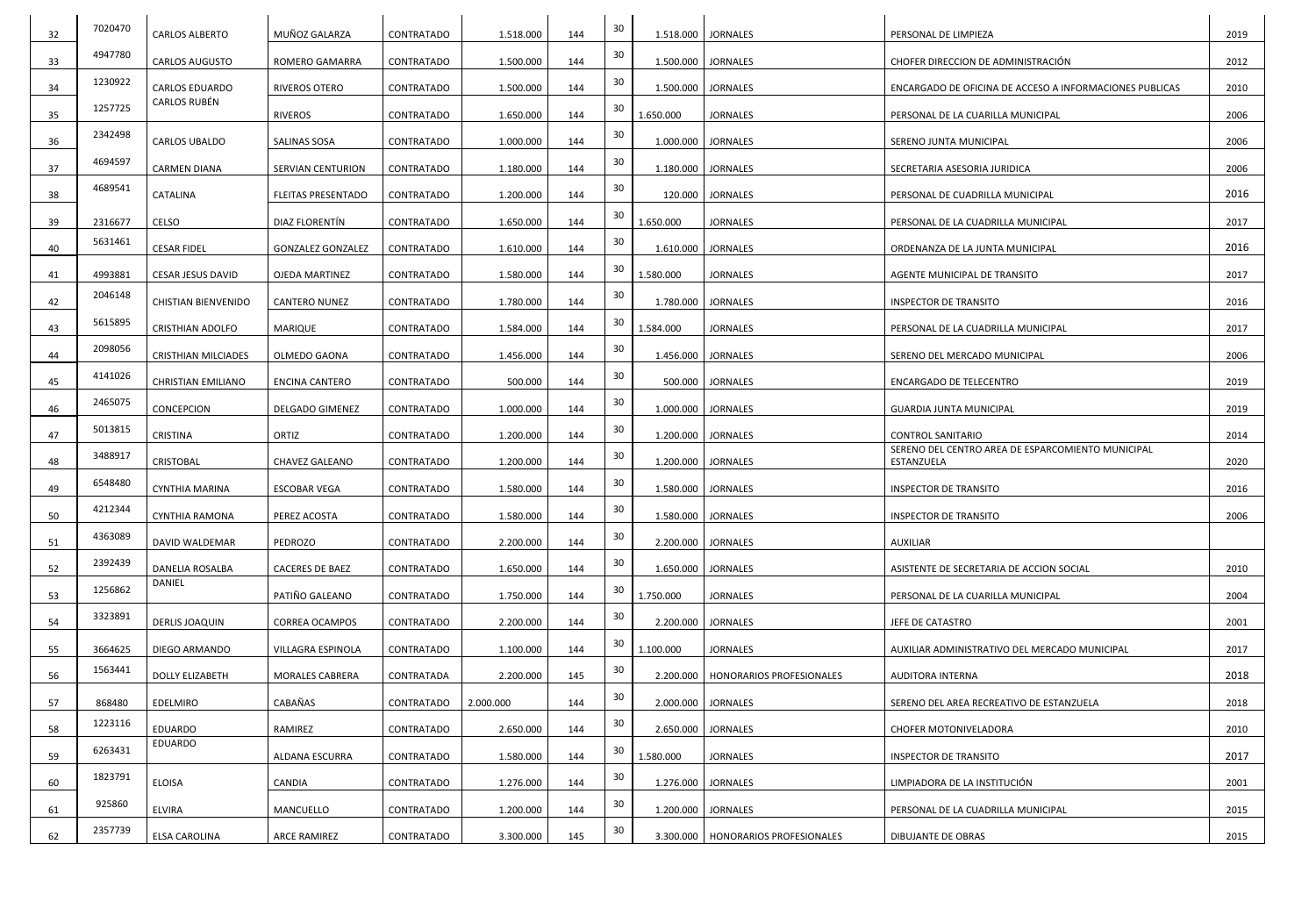| 63 | 1701557 | <b>EMILIANO</b>                      | <b>DIAZ</b>                | CONTRATADO        | 2.340.000 | 144 | 30 |                    | 2.340.000   JORNALES                    | CHOFER CUADRILLA MUNICIPAL                        | 2013 |
|----|---------|--------------------------------------|----------------------------|-------------------|-----------|-----|----|--------------------|-----------------------------------------|---------------------------------------------------|------|
| 64 | 5421873 | EMMANUEL                             | LOPEZ CORONEL              | CONTRATADO        | 1.650.000 | 144 | 30 | 1.650.000          | <b>JORNALES</b>                         | PERSONAL DE LA CUARILLA MUNICIPAL                 | 2016 |
|    | 2072917 | <b>FAUSTO</b>                        | <b>GALEANO GUERRERO</b>    |                   |           | 144 | 30 |                    | 1.800.000   JORNALES                    |                                                   | 2001 |
| 65 | 1297237 |                                      |                            | CONTRATADO        | 1.800.000 |     | 30 |                    |                                         | SEPULTURERO DEL CEMENTERIO MUNICIPAL              |      |
| 66 | 1809865 | <b>FEDERICO</b>                      | MARECOS HERMOSILLA         | <b>CONTRATADO</b> | 1.800.000 | 145 | 30 | 1.800.000          | <b>HONORARIOS PROFESIONALES</b>         | ASESOR DEL DEPARTAMENTO DE CULTURA                | 2016 |
| 67 |         | <b>FIDEL</b>                         | <b>COLMAN GIMENEZ</b>      | CONTRATADO        | 2.081.690 | 144 |    | 2.081.690          | <b>JORNALES</b>                         | PERSONAL DE LA CUADRILLA MUNICIPAL                | 2016 |
| 68 | 1790789 | <b>FIDELINA</b>                      | RUIZ DIAZ ZARACHO          | CONTRATADO        | 1.200.000 | 144 | 30 |                    | 1.200.000   JORNALES                    | PERSONAL DE LA CUADRILLA MUNICIPAL                | 2016 |
| 69 | 1558227 | <b>FLORIA</b>                        | PIRIS AGUILERA             | CONTRATADO        | 5.500.000 | 145 | 30 | 4.400.000          | HONORARIOS PROFESIONALES                | FISCALIZADORA DE OBRAS DE FONACIDE                | 2015 |
| 70 | 1558228 | <b>FLORIA</b>                        | PIRIS AGUILERA             | CONTRATADO        |           | 133 | 30 | 1.100.000          | <b>BONIFICACIONES Y GRATIFICACIONES</b> | DIRECTORA DE OBRAS                                | 2020 |
| 71 | 2352462 | <b>FRANCISCO JAVIER</b>              | MANCUELLO<br>SAMANIEGO     | CONTRATADO        | 1.245.000 | 144 | 30 |                    | 1.245.000   JORNALES                    | NOTIFICADOR DE CATASTRO                           | 2006 |
| 72 | 632820  | <b>EULALIO RAMON</b>                 | TRINIDAD                   | CONTRATADO        | 1.500.000 | 144 | 30 |                    | 1.500.000   JORNALES                    | <b>CHOFER</b>                                     | 2012 |
| 73 | 4146105 | <b>FREDDY ROLANDO</b>                | LUGO MENCIA                | CONTRATADO        | 900.000   | 144 | 30 | 900.000            | <b>JORNALES</b>                         | UJIER DE LA INTENDENCIA                           | 2018 |
|    | 1247968 | <b>GILBERTO</b>                      |                            |                   |           |     | 30 |                    |                                         |                                                   |      |
| 74 | 1888963 | GILL                                 | SARACHO OVELAR             | CONTRATADO        | 1.650.000 | 144 | 30 | 1.650.000          | <b>JORNALES</b>                         | PERSONAL DE LA CUARILLA MUNICIPAL                 | 2001 |
| 75 |         | <b>GLADIS</b>                        | ALFONSO JARA               | CONTRATADO        | 1.625.000 | 144 |    | 1.625.000          | <b>JORNALES</b>                         | VIGILANTE DEL LOCAL MUNICIPAL                     | 2001 |
| 76 | 2091234 |                                      | <b>GONZALEZ DE RAMIREZ</b> | CONTRATADO        | 1.350.000 | 144 | 30 |                    | 1.350.000   JORNALES                    | PERSONAL DE LA CUADRILLA MUNICIPAL                | 2014 |
| 77 | 1947556 | <b>GLADYS ELIZABETH</b>              | <b>CENTURION</b>           | <b>CONTRATADO</b> | 1.200.000 | 144 | 30 |                    | 1.200.000   JORNALES                    | CONTROL SANITARIO - AUXILIAR EN ENFERMERIA        | 2017 |
| 78 | 3323239 | <b>GLADYS ESTELA</b>                 | ORTEGA DUARTE              | CONTRATADO        | 2.200.000 | 145 | 30 | 2.200.000          | <b>HONORARIOS PROFESIONALES</b>         | DIRECTORA DE CODENI                               | 2012 |
| 79 | 2063598 | LUCIA                                | <b>MENDEZ CABRERA</b>      | CONTRATADO        | 1.650.000 | 144 | 30 |                    | 1.650.000   JORNALES                    | CONSEJERA DE CODENI                               | 2020 |
| 80 | 3416103 | LAURA LILIANA                        | MEZA ROJAS                 | CONTRATADO        | 1.340.000 | 144 | 30 |                    | 1.340.000 JORNALES                      | CATASTRO                                          | 2018 |
| 81 | 4455573 | <b>GLADYS ZUNILDA</b>                | <b>TOLEDO BENITEZ</b>      | CONTRATADO        | 1.700.000 | 144 | 30 | 1.700.000          | <b>JORNALES</b>                         | CONSEJERA DE CODENI                               | 2013 |
|    | 2189180 | <b>GLORIA RAMONA</b>                 |                            |                   |           |     | 30 |                    |                                         |                                                   |      |
| 82 | 2392469 |                                      | ORTEGA SOLEY               | CONTRATADA        | 1.200.000 | 144 | 30 | 12.000.000         | <b>JORNALES</b>                         | LIMPIADORA DEL POLIDEPORTIVO                      | 2017 |
| 83 |         | <b>GLORIA ROSSANA</b>                | VELAZQUEZ G.               | CONTRATADO        | 1.350.000 | 144 |    |                    | 1.350.000   JORNALES                    | PERSONAL DE LA CUADRILLA MUNICIPAL                | 2014 |
| 84 | 3750268 | <b>GRACIELA</b>                      | VAZQUEZ MIÑO               | CONTRATADO        | 1.350.000 | 144 | 30 |                    | 1.350.000   JORNALES                    | PERSONAL DE LA CUADRILLA MUNICIPAL                | 2014 |
| 85 | 3819310 | <b>GRACIELA</b>                      | PRESENTADO                 | CONTRATADO        | 1.200.000 | 144 | 30 | 1.200.000 JORNALES |                                         | PERSONAL DE LA CUADRILLA MUNICIPAL                | 2014 |
| 86 | 5625542 | <b>GUADALUPE CATALINA</b>            | FERNANDEZ                  | CONTRATADO        | 1.000.000 | 144 | 30 | 1.000.000          | <b>JORNALES</b>                         | GUIA MUSEO PARROQUIAL VIRGEN DEL ROSARIO          | 2017 |
| 87 | 1132395 | <b>GUSTAVO JAVIER</b>                | <b>CRECHI CORONEL</b>      | CONTRATADO        | 1.496.000 | 144 | 30 | 1.496.000          | <b>JORNALES</b>                         | SERENO JUNTA MUNICIPAL                            | 2006 |
| 88 | 6529318 | <b>GUSTAVO JAVIER</b>                | SALINAS TRINIDAD           | CONTRATADO        | 1.200.000 | 144 | 30 | 1.200.000          | <b>JORNALES</b>                         | AUXILIAR DE LA DIRECCION DE SALUBRIDAD E HIGUIENE | 2017 |
|    | 1898196 | HEBERT D.                            | RODAS ALCARAZ              | CONTRATADO        | 2.600.000 | 145 | 30 | 2.600.000          | HONORARIOS PROFESIONALES                | ASESRO CONTABLE DE LA JUNTA MUNICIPAL             | 2020 |
|    | 2987093 | <b>HECTOR AMADO</b>                  | CARDOZO                    |                   |           |     | 30 |                    |                                         |                                                   |      |
| 89 | 2100335 | <b>HECTOR VIDAL</b>                  | LEGUIZAMON                 | CONTRATADO        | 1.750.000 | 144 | 30 | 1.750.000          | <b>JORNALES</b>                         | PERSONAL DE LA CUARILLA MUNICIPAL                 | 2017 |
| 90 |         |                                      | <b>MEDINA</b>              | CONTRATADO        | 1.680.000 | 144 |    | 1.680.000          | <b>JORNALES</b>                         | PERSONAL DE LA CUARILLA MUNICIPAL                 | 2016 |
| 91 | 818645  | <b>HIGINIO</b><br><b>HUGO JAVIER</b> | <b>BRITOS BAREIRO</b>      | CONTRATADO        | 1.400.000 | 144 | 30 | 1.400.000          | <b>JORNALES</b>                         | ENCARGADO DE BIBLIOTECA DEL CENTRO CULTURAL       | 2006 |
| 92 | 4385687 |                                      | ZORRILLA                   | CONTRATADO        | 1.680.000 | 144 | 30 | 1.680.000          | <b>JORNALES</b>                         | PERSONAL DE LA CUARILLA MUNICIPAL                 | 2006 |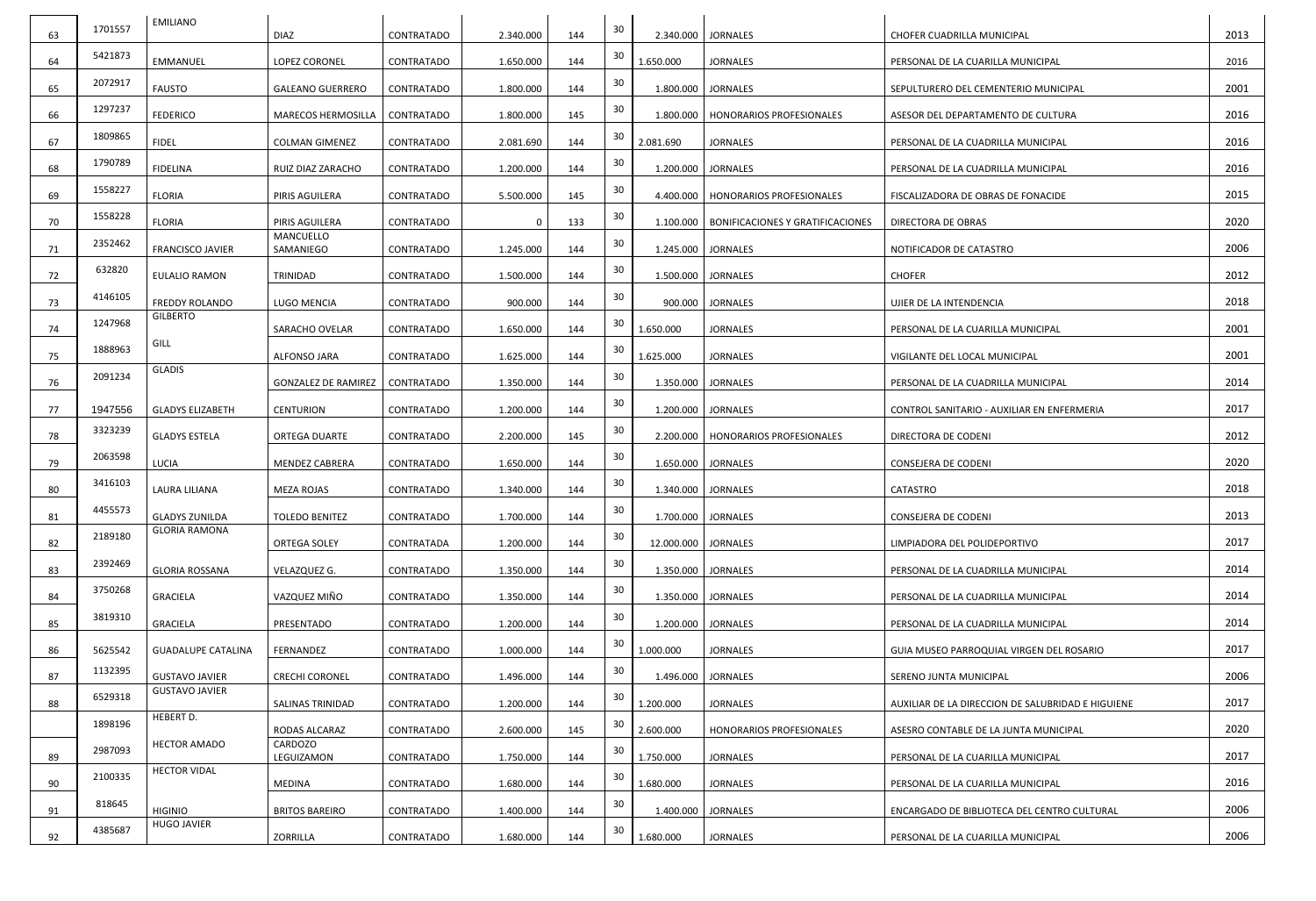| 93  | 6053093 | <b>IGNIACIA BEATRIZ</b> | <b>BENITEZ</b>          | CONTRATADO | 1.350.000 | 144 | 30 | 1.350.000 | <b>JORNALES</b>                      | <b>CONTROL SANITARIO</b>                               | 2019 |
|-----|---------|-------------------------|-------------------------|------------|-----------|-----|----|-----------|--------------------------------------|--------------------------------------------------------|------|
| 94  | 2177322 | <b>INOCENCIO</b>        | <b>GAONA</b>            | CONTRATADO | 1.584.000 | 144 | 30 | 1.584.000 | <b>JORNALES</b>                      | PERSONAL DE LA CUARILLA MUNICIPAL                      | 1979 |
| 95  | 7897024 | <b>ISAAC EMANUEL</b>    | RIVEROS BRITEZ          | CONTRATADO | 500.000   | 144 | 30 | 500.000   | <b>JORNALES</b>                      | AYUDANTE DE VIGILANCIA DE LA PLAZA MARTIN DE BARUA     | 2016 |
| 96  | 1754829 | <b>ISABELINO</b>        | CABAÑAS BAREIRO         | CONTRATADO | 1.750.000 | 144 | 30 | 1.750.000 | <b>JORNALES</b>                      | PERSONAL DE LA CUARILLA MUNICIPAL                      | 2006 |
| 97  | 781016  | <b>ISIDRO</b>           | RAMIREZ                 | CONTRATADO | 1.650.000 | 144 | 30 | 1.650.000 | <b>JORNALES</b>                      | PERSONAL DE LA CUARILLA MUNICIPAL                      | 2008 |
| 98  | 4633034 | <b>ISRAEL</b>           | <b>COLMAN RIQUELME</b>  | CONTRATADO | 1.500.000 | 144 | 30 |           | 1.500.000 JORNALES                   | CHOFER DE CAMION VOLQUETE                              | 2012 |
|     | 6170442 |                         |                         |            |           |     | 30 |           |                                      |                                                        |      |
| 99  | 5479144 | JACQUELINNE             | <b>ADORNO CABREAR</b>   | CONTRATADO | 1.000.000 | 144 | 30 |           | 1.000.000 JORNALES                   | AUXILIAR JUNTA MUNICIPAL                               | 2020 |
| 100 | 4812502 | <b>JESSICA ANDREA</b>   | ALONSO ALMADA           | CONTRATADO | 1.150.000 | 144 | 30 |           | 1.150.000   JORNALES                 | SECRETARIA DEL DPTO. DE AGRICULTURA                    | 2006 |
| 101 | 4257617 | <b>JOSÉ ANTONIO</b>     | SÁNCHEZ MARTINEZ        | CONTRATADO | 1.580.000 | 144 | 30 |           | 1.580.000   JORNALES                 | <b>INSPECTOR DE TRANSITO</b>                           | 2018 |
| 102 |         | JOSE DE LOS SANTOS      | <b>BELOTTO BRITEZ</b>   | CONTRATADO | 1.334.000 | 144 |    |           | 1.334.000 JORNALES                   | SERENO MERCADO MUNICIPAL                               | 2014 |
| 103 | 2928069 | <b>JOSÉ LUIS</b>        | FERREIRA SALINAS        | CONTRATADO | 1.750.000 | 144 | 30 | 1.750.000 | <b>JORNALES</b>                      | PERSONAL DE LA CUARILLA MUNICIPAL                      | 2006 |
| 104 | 3709771 | <b>JOSÉ LUIS</b>        | <b>GONZALEZ BARBOTE</b> | CONTRATADO | 1.200.000 | 144 | 30 |           | 1.200.000 JORNALES                   | <b>ENCARGADO DE TELECENTRO</b>                         | 2010 |
| 105 | 2498038 | <b>JOSEFINA</b>         | <b>GONZALEZ VERA</b>    | CONTRATADO | 1.290.000 | 144 | 30 |           | 1.290.000 JORNALES                   | SECRETARIA DE INTENDENCIA                              | 2011 |
| 106 | 4647534 | <b>JUAN GABRIEL</b>     | ZARATE GONZALEZ         | CONTRATADO | 1.200.000 | 144 | 30 |           | 1.200.000   JORNALES                 | AUXILIAR DE LA DIRECCION DE CATASTRO                   | 2010 |
| 107 | 2339552 | <b>JUAN IGNACIO</b>     | SERVIAN                 | CONTRATADO | 1.500.000 | 144 | 30 | 1.500.000 | <b>JORNALES</b>                      | CHOFER DEL CAMION VOLQUETE                             | 2018 |
| 108 | 5196321 | JUAN JOSÉ ANTONIO       | <b>ESCURRA</b>          | CONTRATADO | 1.080.000 | 144 | 30 |           | 1.080.000 JORNALES                   | <b>AUXILIAR DE RECURSOS HUMANOS</b>                    | 2017 |
| 109 | 4592890 | <b>JUAN RAMON</b>       | AMARILLA<br>LEGUIZAMON  | CONTRATADO | 1.500.000 | 144 | 30 |           | 1.500.000 JORNALES                   | PERSONAL DE LA CUADRILLA MUNICIPAL                     | 2016 |
| 110 | 5630921 | <b>JUANA CAROLINA</b>   | <b>TORALES GONZALEZ</b> | CONTRATADA | 1.500.000 | 144 | 30 | 1.500.000 | <b>JORNALES</b>                      | LIQUIDADORA DE IMPUESTOS                               | 2017 |
| 111 | 1136826 | <b>JULIO CESAR</b>      | RODRIGUEZ PEREZ         | CONTRATADO | 2.235.000 | 145 | 30 | 2.235.000 | HONORARIOS PROFESIONALES             | ASESOR DE LA JUNTA MUNICIPAL                           | 2017 |
| 112 | 3418195 | <b>JULIO CESAR</b>      | <b>VERA FERREIRA</b>    | CONTRATADO | 1.650.000 | 145 | 30 | 1.650.000 | HONORARIOS PROFESIONALES             | JEFE DE GABINETE Y ASESOR JURIDICO ADJUNTO             | 2019 |
| 113 | 3252500 | KARINA ELIZABETH        | ACOSTA                  | CONTRATADO | 1.350.000 | 144 | 30 |           | 1.350.000   JORNALES                 | ASISTENTE ADMINISTRATIVO                               | 2014 |
| 114 | 6036284 | LAURA ANALIA            | <b>TORALES MENDEZ</b>   | CONTRATADA | 1.200.000 | 144 | 30 |           | 1.200.000   JORNALES                 | ASISTENTE DE LA DIRECCION DE ADMINISTRACION Y FINANZAS | 2018 |
| 115 | 4186310 | LEILA LUJAN             | <b>GOMEZ GONZALEZ</b>   | CONTRATADO | 2.100.000 | 145 | 30 |           | 2.100.000   HONORARIOS PROFESIONALES | NUTRICIONISTA - FONACIDE                               | 2020 |
| 116 | 6501630 | LORENZO ARIEL           | LOPEZ CARDOZO           | CONTRATADO | 1.580.000 | 144 | 30 |           | 1.580.000   JORNALES                 | POLICIA DE TRANSITO                                    | 2019 |
|     | 5211322 | LETICIA                 | <b>BARBOTTE</b>         | CONTRATADO |           | 145 | 30 |           |                                      |                                                        | 2019 |
| 117 | 3540444 | LIDA RAMONA             |                         |            | 2.000.000 |     | 30 |           | 2.000.000   HONORARIOS PROFESIONALES | AUXILIAR ADMINISTRATIVO                                | 2018 |
| 118 | 2098061 |                         | LEÓN ADORNO             | CONTRATADO | 1.562.500 | 144 | 30 | 1.562.500 | <b>JORNALES</b>                      | PERSONAL DE LA CUARILLA MUNICIPAL                      |      |
| 119 | 3492615 | LIDER ISAAC             | <b>VERA VEGA</b>        | CONTRATADO | 1.460.000 | 144 | 30 |           | 1.460.000 JORNALES                   | SERENO MERCADO MUNICIPAL                               | 2006 |
| 120 |         | LUIS ALBERTO<br>MANUELA | MENDEZ                  | CONTRATADO | 1.560.000 | 144 |    | 1.560.000 | <b>JORNALES</b>                      | PERSONAL DE LA CUARILLA MUNICIPAL                      | 2012 |
| 121 | 5711196 |                         | <b>VILLALBA ROTELA</b>  | CONTRATADO | 1.160.000 | 144 | 30 | 1.160.000 | <b>JORNALES</b>                      | PERSONAL DE LA CUARILLA MUNICIPAL                      | 2017 |
| 122 | 2162857 | <b>MARCIANO</b>         | YEGROS GONZALEZ         | CONTRATADO | 1.740.000 | 144 | 30 |           | 1.740.000 JORNALES                   | PERSONAL DE LA CUADRILLA MUNICIPAL                     | 2001 |
| 123 | 1519072 | <b>MARCOS</b>           | DIAZ SAMANIEGO          | CONTRATADO | 1.500.000 | 144 | 30 |           | 1.500.000 JORNALES                   | CHOFER DE CAMION VOLQUETE                              | 2011 |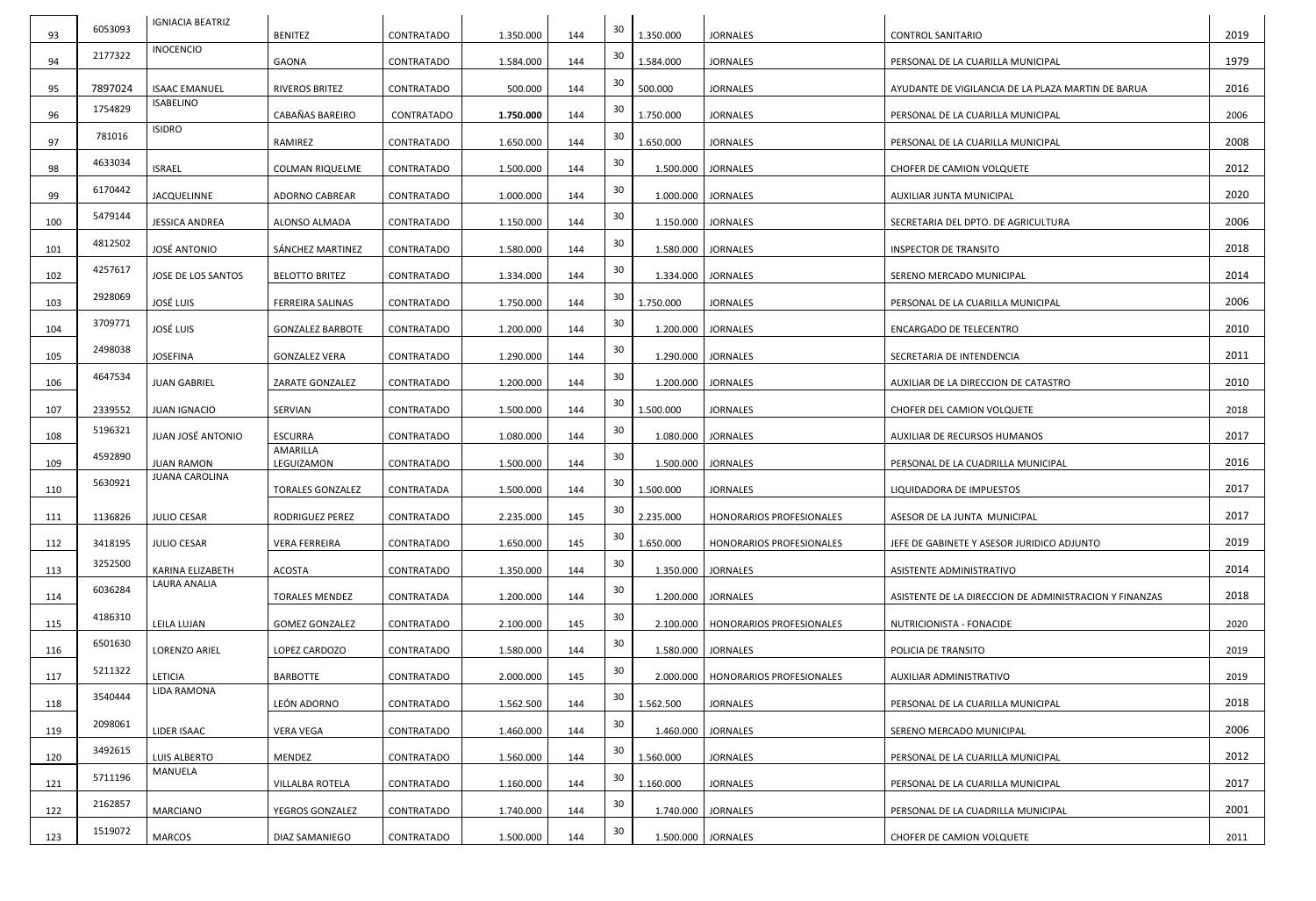| 124 | 2933473 | <b>MARCOS AURELIO</b> | <b>ACOSTA FIGUEREDO</b>   | CONTRATADO | 1.800.000 | 144 | 30 |                     | 1.800.000   JORNALES                    | AYUDANTE PARA CAMION COMPACTADOR                        | 2004 |
|-----|---------|-----------------------|---------------------------|------------|-----------|-----|----|---------------------|-----------------------------------------|---------------------------------------------------------|------|
| 125 | 3204412 | MARIA ANDREA          | ACOSTA LEZCANO            | CONTRATADO | 2.400.000 | 145 | 30 | 2.400.000           | <b>HONORARIOS PROFESIONALES</b>         | NUTRICIONISTA - FONACIDE                                | 2010 |
| 126 | 2102710 | <b>MARIA CRSTINA</b>  | <b>GONZALEZ YEGROS</b>    | CONTRATADA | 1.375.000 | 144 | 30 | 1.375.000           | <b>JORNALES</b>                         | PERSONAL DE LA CUARILLA MUNICIPAL                       | 2019 |
| 127 | 3614739 | MARIA CELINA          | LUGO DE ORTIZ             | CONTRATADO | 1.200.000 | 144 | 30 |                     | 1.200.000   JORNALES                    | PERSONAL DE LA CUARILLA MUNICIPAL                       | 2017 |
| 128 | 4982413 | MARIA DEL ROSARIO     | PEREZ VAZQUEZ             | CONTRATADO | 1.200.000 | 144 | 30 |                     | 1.200.000   JORNALES                    | PERSONAL DE LA CUARILLA MUNICIPAL                       | 2017 |
| 129 | 5540070 | <b>MARIA GISSEL</b>   | PEÑA VERA                 | CONTRATADO | 1.500.000 | 144 | 30 |                     | 1.500.000   JORNALES                    | LIQUIDADORA DE IMPUESTOS                                | 2013 |
| 130 | 1063743 | <b>MARIA GLORIA</b>   | CARDOZO DE MERELES        | CONTRATADO | 1.200.000 | 144 | 30 |                     | 1.200.000   JORNALES                    | PERSONAL DE LA CUARILLA MUNICIPAL                       | 2014 |
| 131 | 1975588 | <b>MARIA INES</b>     | ACOSTA DE<br>CAMPUZANO    | CONTRATADO | 1.200.000 | 144 | 30 |                     | 1.200.000   JORNALES                    | PERSONAL DE LA CUARILLA MUNICIPAL                       | 2014 |
| 132 | 2498036 | MARIA LUISA           | ROMERO                    | CONTRATADO | 1.000.000 | 144 | 30 |                     | 1.000.000   JORNALES                    | ENCARGADA DE BIBLIOTECA DEL CENTRO CULTURAL Y ARTESANAL | 2016 |
| 133 | 5033755 | MARIA MAGDALENA       | <b>FERNANDEZ ROA</b>      | CONTRATADO | 1.350.000 | 144 | 30 |                     | 1.350.000   JORNALES                    | CONTROL SANITARIO LOCAL MUNICIPAL- LIC. EN ENFERMERIA   | 2017 |
| 134 | 2284382 | MARIA MAXIMA          | <b>GAONA FRANCO</b>       | CONTRATADO | 1.350.000 | 144 | 30 |                     | 1.350.000   JORNALES                    | LIMPIADORA DEL LOCAL MERCADO MUNICIPAL- CUARTEL PMT     | 2014 |
| 135 | 3331661 | MARÍA VICTORINA       | CANTERO                   | CONTRATADO | 1.562.500 | 144 | 30 | 1.562.500           | <b>JORNALES</b>                         | PERSONAL DE LA CUARILLA MUNICIPAL                       | 2006 |
| 136 | 5872263 | <b>MARIA VIVIANA</b>  | OJEDA NAVARRO             | CONTRATADO | 1.200.000 | 144 | 30 |                     | 1.200.000   JORNALES                    | PERSONAL DE LIMPIEZA                                    | 2018 |
| 137 | 1848651 | <b>MARIO LUIS</b>     | <b>ESCOBAR ROJAS</b>      | CONTRATADO | 2.362.000 | 141 | 30 | 2.362.000   TECNICO |                                         | <b>ENCARGADO DE COMISIONES VECINALES</b>                | 2012 |
| 138 | 3964042 | <b>MARTA ISABEL</b>   | RAMIREZ BAEZ              | CONTRATADO | 1.700.000 | 144 | 30 |                     | 1.700.000   JORNALES                    | JEFA DE RECAUDACIONES                                   | 2014 |
| 139 | 3533988 | MARTA NOEMI           | <b>AGUILERA GONZALEZ</b>  | CONTRATADO | 1.200.000 | 144 | 30 |                     | 1.200.000   JORNALES                    | PERSONAL DE LA CUARILLA MUNICIPAL                       | 2019 |
| 140 | 1746262 | MARTIN                | SANABRIA GONZALEZ         | CONTRATADO | 1.276.000 | 144 | 30 |                     | 1.276.000   JORNALES                    | PERSONAL DE LA CUARILLA MUNICIPAL                       | 2006 |
| 141 | 3354855 | MAXIMO DANIEL         | ORTEGA AYALA              | CONTRATADO | 2.500.000 | 141 | 30 |                     | 2.500.000 JORNALES                      | <b>DIRECTOR DE TRANSITO</b>                             | 2016 |
| 142 | 1026790 | MEDARDO SALUSTIANO    | <b>BOGADO GONZALEZ</b>    | CONTRATADO | 5.500.000 | 145 | 30 |                     | 5.500.000   HONORARIOS PROFESIONALES    | ASESOR ECONÓMICO Y CONTADOR                             | 2007 |
| 143 | 1754110 | <b>MERCEDES</b>       | ALVAREZ                   | CONTRATADO | 1.276.000 | 144 | 30 |                     | 1.276.000   JORNALES                    | LIMPIADORA DE LA INSTITUCIÓN                            | 2006 |
| 144 | 619291  | MIGUEL ÁNGEL          | RODRÍGUEZ<br>FERNANDEZ    | CONTRATADO | 5.000.000 | 141 | 30 | 5.000.000   TECNICO |                                         | DIRECTOR DE RECAUDACIÓN                                 | 2012 |
| 145 | 2046954 | <b>MIRIAN ELISA</b>   | <b>CHAVEZ DE CORONEL</b>  | CONTRATADO | 1.300.000 | 144 | 30 |                     | 1.300.000   JORNALES                    | COBRADORA DE MERCADO                                    | 2009 |
| 146 | 2943206 | MIRTHA                | <b>INSFRAN</b>            | CONTRATADO | 1.430.000 | 144 | 30 |                     | 1.430.000 JORNALES                      | LIMPIADORA JUNTA MUNICIPAL                              | 2001 |
| 147 | 3854793 | <b>MILNER RODRIGO</b> | <b>FRANCO ALEMAN</b>      | CONTRATADO | 1.300.000 | 144 | 30 | 1.300.000           | <b>JORNALES</b>                         | CHOFFER DE LA DIRECCION DE OBRAS                        | 2011 |
| 148 | 5206211 | <b>NESTOR</b>         | VILLASBOA PÉREZ           | CONTRATADO | 1.500.000 | 144 | 30 |                     | 1.500.000   JORNALES                    | ASISTENTE DE AGRICULTURA                                | 2019 |
| 149 | 1432314 | NICASIO DEL PILAR     | <b>OVIEDO</b>             | CONTRATADO | 1.650.000 | 144 | 30 | 1.650.000           | <b>JORNALES</b>                         | PERSONAL DE LA CUARILLA MUNICIPAL                       | 2012 |
| 150 | 3516113 | NIDIA RAQUEL          | <b>MEZA ROBLES</b>        | CONTRATADO | 1.200.000 | 144 | 30 |                     | 1.200.000   JORNALES                    | PERSONAL DE LA CUARILLA MUNICIPAL                       | 2014 |
| 151 | 3524751 | NILDA ANTONIA         | RICHER CHAVEZ             | CONTRATADO | 2.100.000 | 144 | 30 | 2.100.000           | <b>JORNALES</b>                         | SECRETARIA DE DEPARTAMENTO DE SUMINISTRO                | 2017 |
| 152 | 2215348 | NILDA BEATRIZ         | <b>GUTIERREZ DE ARCE</b>  | CONTRATADO | 500.000   | 144 | 30 |                     | 500.000   JORNALES                      | ENCARGADA DE COMERCIALIZACIÓN DE PRODUCTOS ARTESANALES  | 2018 |
| 153 | 3982589 | NILDA CONCEPCION      | <b>GONZALEZ CABALLERO</b> | CONTRATADO | 2.700.000 | 145 | 30 | 2.200.000           | HONORARIOS PROFESIONALES                | DIRECTORA DE SALUBRIDAD E HIGIENE                       | 2016 |
| 154 | 3982589 | NILDA CONCEPCION      | <b>GONZALEZ CABALLERO</b> | CONTRATADO |           | 133 | 30 | 500.000             | <b>BONIFICACIONES Y GRATIFICACIONES</b> | DIRECTORA DE SALUBRIDAD E HIGIENE                       | 2016 |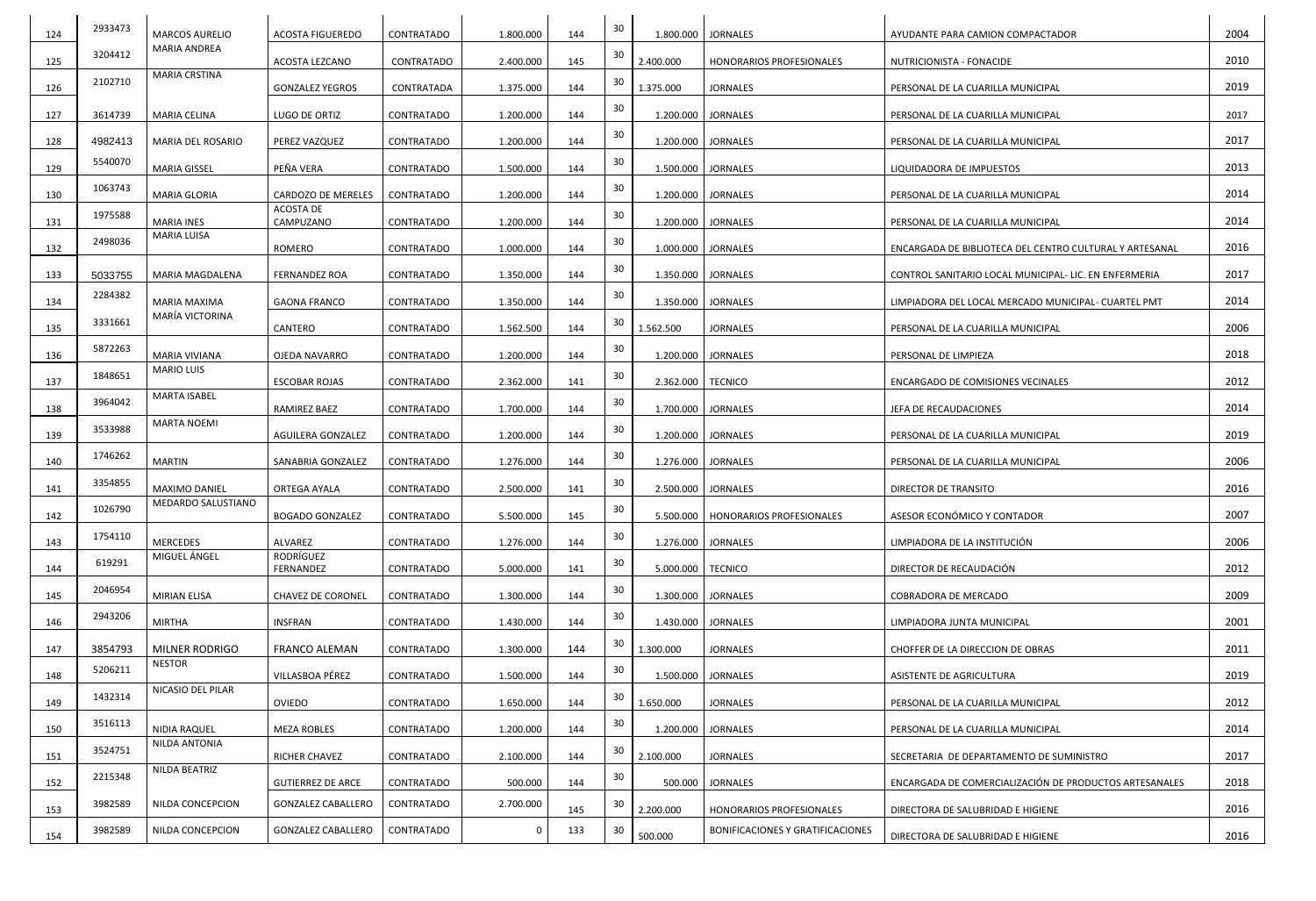| 155        | 3448169 | NOELIA ISIDORA                 | SALINAS CABAÑAS           | CONTRATADO | 1.330.000 | 144 | 30 |                    | 1.330.000   JORNALES            | RECEPCIONISTA                              | 2004 |
|------------|---------|--------------------------------|---------------------------|------------|-----------|-----|----|--------------------|---------------------------------|--------------------------------------------|------|
| 156        | 3303069 | <b>NORMA BEATRIZ</b>           | PEREZ RUIZ                | CONTRATADO | 1.350.000 | 144 | 30 |                    | 1.350.000   JORNALES            | COCINERA DE LA ESCUELA URUNDE'Y            | 2014 |
|            | 2103153 | <b>OSCAR ARSENIO</b>           | ALVARENGA CABAÑAS         | CONTRATADO | 1.610.000 | 144 | 30 | 1.610.000          | <b>JORNALES</b>                 | PERSONAL DE LA CUARILLA MUNICIPAL          | 2017 |
| 157<br>158 | 2128046 | <b>OSCAR</b>                   | <b>ALFONSO CACERES</b>    | CONTRATADO | 1.500.000 | 144 | 30 | 1.500.000          | <b>JORNALES</b>                 | ENCARGADO DE LIMPIADORES DE LA INSTITUCIÓN | 2019 |
| 159        | 1245050 | PABLO                          | ROA                       | CONTRATADO | 1.700.000 | 144 | 30 | 1.700.000          | <b>JORNALES</b>                 | DIRECTOR DEL MERCADO MUNICIPAL             | 2016 |
| 160        | 5773333 | PEDRO ARIEL                    | <b>MARTINEZ RUIZ</b>      | CONTRATADO | 1.580.000 | 144 | 30 | 1.580.000          | <b>JORNALES</b>                 | POLICIA DE TRANSITO                        | 2019 |
| 161        | 1489727 | PORFIRIA                       | LÓPEZ DE MORENO           | CONTRATADO | 1.298.000 | 144 | 30 |                    | 1.298.000   JORNALES            | LIMPIADORA DE LA INSTITUCIÓN               | 2007 |
| 162        | 713751  | PORFIRIO SAMUEL                | <b>CACERES REINOZZO</b>   | CONTRATADO | 920.000   | 144 | 30 |                    | 920.000   JORNALES              | <b>SERENO DE CAPEDI</b>                    | 2004 |
| 163        | 1391518 | <b>PROFIRIO</b>                | GONZALEZ                  | CONTRATADO | 1.650.000 | 144 | 30 | 1.650.000          | <b>JORNALES</b>                 | PERSONAL DE CUADRILLA MUNICIPAL            | 2019 |
| 164        | 5500285 | PAULINO DAVID                  | <b>SALINAS MEZA</b>       | CONTRATADO | 1.584.000 | 144 | 30 | 1.584.000          | <b>JORNALES</b>                 | PERSONAL DE CUADRILLA MUNICIPAL            | 2019 |
| 165        | 2315455 | RAFAELA                        | <b>BARBOTTE DE YEGROS</b> | CONTRATADO | 1.500.000 | 144 | 30 | 1.500.000          | <b>JORNALES</b>                 | ASISTENDE DE LA SECRETARIA DE LA MUJER     | 2016 |
| 166        | 1771781 | <b>RAMON</b>                   | <b>BENITEZ ESCOBAR</b>    | CONTRATADO | 1.780.000 | 144 | 30 |                    | 1.780.000   JORNALES            | <b>INSPECTOR DE TRANSITO</b>               | 2001 |
| 167        | 3012480 | <b>RAMON</b>                   | SALINAS LOPEZ             | CONTRATADO | 1.200.000 | 144 | 30 |                    | 1.200.000 JORNALES              | SERENO CUARTEL MUNICIPAL                   | 2019 |
| 168        | 1713845 | <b>RAMON ARTEMIO</b>           | ALDAMA CENTURIÓN          | CONTRATADO | 3.300.000 | 145 | 30 | 3.300.000          | <b>HONORARIOS PROFESIONALES</b> | ASESOR JURIDICO DPTO DE SALUBRIDAD         | 2014 |
| 169        | 1898186 | RAMONA                         | ORTIZ OJEDA               | CONTRATADO | 2.362.070 | 144 | 30 |                    | 2.362.070 JORNALES              | ENCARGADA DE SECRETARIA DE ACCION SOCIAL   | 2010 |
| 170        | 1667958 | <b>REGIS</b>                   | CABAÑAS RIVEROS           | CONTRATADO | 1.344.000 | 144 | 30 | 1.344.000          | <b>JORNALES</b>                 | <b>SERENO MUNICIPAL</b>                    | 2015 |
| 171        | 4635983 | REINALDO                       | ALFONSO RUIZ DIAZ         | CONTRATADO | 1.680.000 | 144 | 30 | 1.680.000          | <b>JORNALES</b>                 | PERSONAL DE LA CUADRILLA MUNICIPAL         | 2017 |
| 172        | 5024267 | <b>RICARDO</b>                 | GAONA                     | CONTRATADO | 2.000.000 | 144 | 30 |                    | 2.000.000 JORNALES              | <b>CHOFER DE CODENI</b>                    | 2017 |
| 173        | 5222450 | <b>RICARDO ANDRES</b>          | <b>ACOSTA GUAYUAN</b>     | CONTRATADO | 3.300.000 | 145 | 30 | 3.300.000          | <b>HONORARIOS PROFESIONALES</b> | <b>DIBUJANTE</b>                           | 2019 |
| 174        | 4109409 | RODOLFO                        | VILLASBOA PÉREZ           | CONTRATADO | 2.800.000 | 145 | 30 | 2.800.000          | HONORARIOS PROFESIONALES        | ENCARGADO DEL DEPARTAMENTO DE AGRICULTURA  | 2017 |
| 175        | 6258341 | <b>RODRIGO FABIAN</b>          | LEÓN FRETES               | CONTRATADO | 1.650.000 | 144 | 30 | 1.650.000          | <b>JORNALES</b>                 | PERSONAL DE LA CUADRILLA MUNICIPAL         | 2017 |
| 176        | 3331686 | <b>RONNY EMILIO</b>            | <b>AMARILLA RIVEROS</b>   | CONTRATADO | 1.650.000 | 144 | 30 |                    | 1.650.000   JORNALES            | CHOFER DE TRACTOR AGRICOLA                 | 2011 |
| 177        | 1961195 | SANTIAGO                       | ESCOBAR PRESENTADO        | CONTRATADO | 1.334.000 | 144 | 30 |                    | 1.334.000   JORNALES            | SERENO POLIDEPORTIVO MUNICIPAL             | 1985 |
| 178        | 1282634 | SANTOS                         | ROJAS ORTEGA              | CONTRATADO | 1.180.000 | 144 | 30 | 1.180.000 JORNALES |                                 | SERENO MUNICIPAL (ESCUELA YBYRATY)         | 2006 |
| 179        | 5626941 | SERGIO DAVID                   | <b>FRETES OVELAR</b>      | CONTRATADO | 1.500.000 | 144 | 30 | 1.500.000 JORNALES |                                 | ENCARGADO DE LA SECRETARIA DE LA JUVENTUD  | 2019 |
| 180        | 5384672 | <b>JOSEINA</b>                 | ALFONZO RUIZ DIAZ         | CONTRATADO | 1.200.000 | 144 | 30 |                    | 1.200.000   JORNALES            | PERSONAL DE LA CUADRILLA MUNICIPAL         | 2020 |
| 181        | 1094356 | SINDULFO                       | <b>GONZALEZ MENDEZ</b>    | CONTRATADO | 2.200.000 | 144 | 30 | 2.200.000          | <b>JORNALES</b>                 | CHOFER DEL CAMION BOLQUETE                 | 2017 |
| 182        | 3493490 | <b>TOMAS</b>                   | <b>MORINIGO</b>           | CONTRATADO | 1.800.000 | 144 | 30 |                    | 1.800.000   JORNALES            | AYUDANTE CAMION COMPACTADOR                | 2010 |
| 183        | 993957  | <b>VICENTE JAVIER</b>          | MUÑOZ                     | CONTRATADO | 1.500.000 | 144 | 30 |                    | 1.500.000   JORNALES            | <b>CHOFER TRACTOR BOBCAT</b>               | 2019 |
| 184        | 2082599 | <b>VICTOR ARMANDO</b>          | COLMAN ROJAS              | CONTRATADO | 1.500.000 | 144 | 30 |                    | 1.500.000   JORNALES            | SERENO DEL CENTRO CULTURAL                 | 2006 |
| 185        | 998955  | <b>VICTOR ESTEBAN</b><br>RAMON | <b>GAONA SERVIN</b>       | CONTRATADO | 1.600.000 | 144 | 30 |                    | 1.600.000 JORNALES              | CHOFER DE LA JUNTA MUNICIPAL               | 2014 |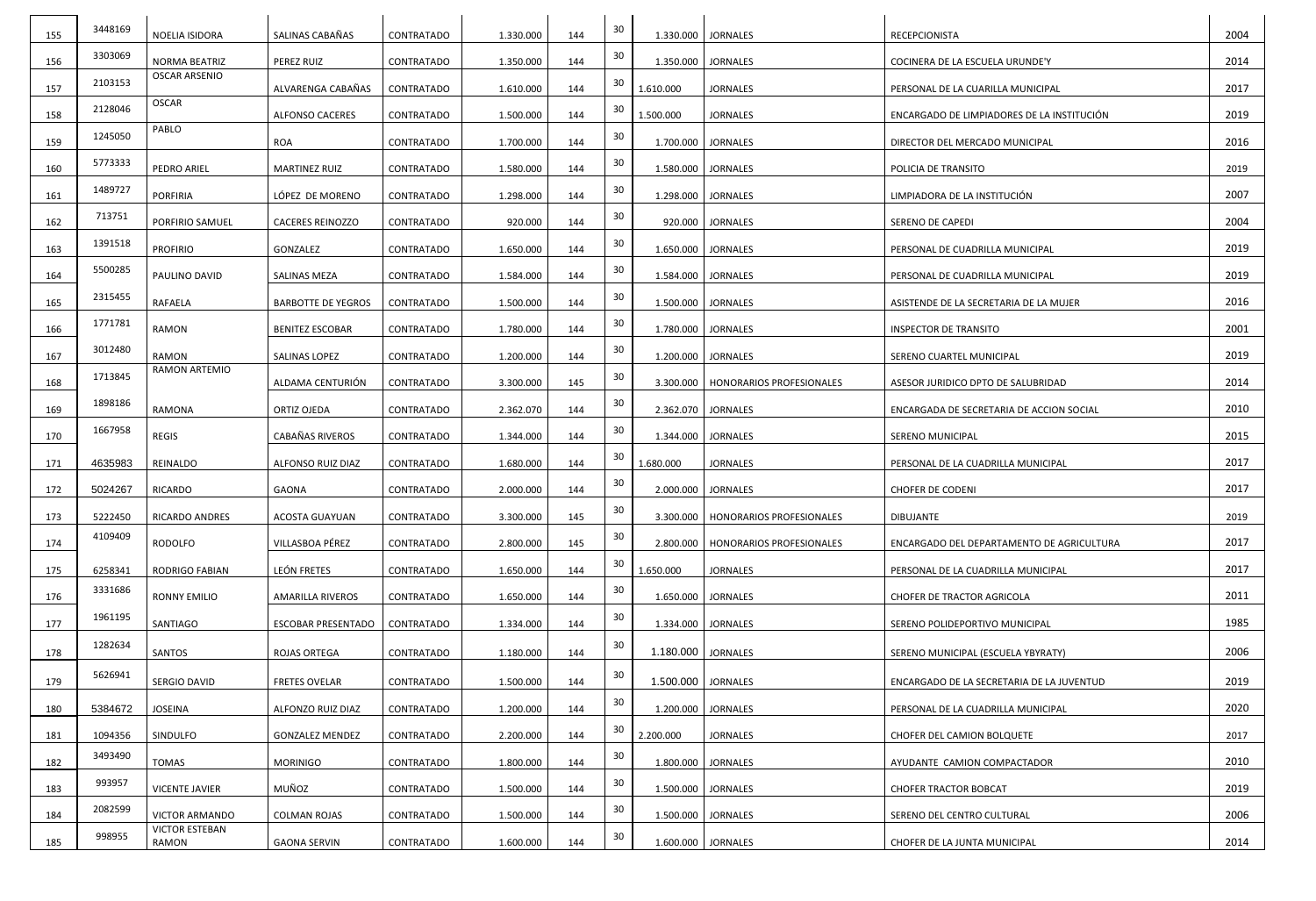| 186 | 696705  | <b>VICTOR RAMON</b>  | <b>FERNANDEZ FRIZZOTI</b> | CONTRATADO        | 1.580.000 | 144 | 30     |           | L.580.000   JORNALES | INSPECTOR DE TRANSITO             | 2001 |
|-----|---------|----------------------|---------------------------|-------------------|-----------|-----|--------|-----------|----------------------|-----------------------------------|------|
| 187 | 1501251 | <b>VIRGINIO</b>      | <b>MEDINA</b>             | CONTRATADO        | 1.625.000 | 144 |        | 1.625.000 | <b>JORNALES</b>      | SERENO MUNICIPAL                  | 2001 |
| 188 | 1992919 | <b>WILBERTO</b>      | <b>FLORENTIN</b>          | CONTRATADO        | 1.610.000 | 144 | اک     | 1.610.000 | <b>JORNALES</b>      | PERSONAL DE LA CUARILLA MUNICIPAL | 2016 |
| 189 | 4332083 | <b>WILSON</b>        | <b>PEREZ YEGROS</b>       | <b>CONTRATADO</b> | 1.650.000 | 144 | 30     |           | 1.650.000   JORNALES | INSPECTOR DE TRANSITO             | 2016 |
| 190 | 5628204 | <b>WILSON FABIAN</b> | GONZALEZ                  | CONTRATADO        | 1.650.000 | 144 |        | 1.650.000 | <b>JORNALES</b>      | SERENO MUNICIPAL                  | 2009 |
| 191 | 2020563 | <b>WILFRIDO</b>      | FERREIRA                  | CONTRATADO        | 1.650.000 | 144 | $\sim$ | 1.650.000 | <b>JORNALES</b>      | PERSONAL DE LA CUARILLA MUNICIPAL | 2020 |

324.609.560



|                       | 257.444.119 |
|-----------------------|-------------|
|                       | 296.005.673 |
|                       | 553.449.792 |
| <b>COMISIONADOS F</b> | 2.160.000   |
| <b>COMISIONADOS I</b> | 12.075.000  |
| <b>PERMANENTES</b>    | 224.325.232 |
| <b>CONTRATADOS</b>    | 314.889.560 |

LEY N° 5189/14

Juntos por Itauguá GOBIERNO MUNICIPAL 2015-2020

"QUE ESTABLECE LA OBLIGATORIEDAD DE LA PROVISIÓN DE INFORMACIONES EN EL USO DE LOS RECURSOS PÚBLICOS SOBRE REMUNERACIONES Y OTRAS RETRIBUCIONES ASIGNADAS AL SERVIDOR PÚBLICO DE LA REPÚBLICA DEL PARAGUAY"

**OEE: 30 176 MUNICIPALIDAD DE ITAUGUA**

## **LISTADO DE FUNCIONARIOS COMISIONADOS**

|             | <b>MES DEL INFORME:NOVIEMBRE/2020</b> |                        |                                                                         |             |                     |      |                        |                                           |                                                     |                    |                          |  |  |
|-------------|---------------------------------------|------------------------|-------------------------------------------------------------------------|-------------|---------------------|------|------------------------|-------------------------------------------|-----------------------------------------------------|--------------------|--------------------------|--|--|
| $N^{\circ}$ | Cédula                                | <b>Nombres</b>         | <b>Apellidos</b>                                                        | Estado      | Objeto de Gasto     | F.F. | Monto<br>Presupuestado | <b>Entidad Destino / Origen</b>           | Cargo o Función Real que cumple                     | Fecha de<br>Inicio | Fecha de<br>Finalización |  |  |
|             |                                       |                        | . FUNCIONARIOS COMISIONADOS EN OTRAS INSTITUCIONES - ARTICULO 3° inc g) |             |                     |      |                        |                                           |                                                     |                    |                          |  |  |
|             | 2.265.235                             | LILIAN JOSEFINA        | FLORENTÍN                                                               | COMISIONADO | <b>BONIFICACION</b> | 30   |                        | 2.000.000   MINISTERIO DE SALUD           | DIRECTORA DOC                                       | 2/1/2019           | 31/12/2019               |  |  |
|             | 2.061.703                             | LORENZO                | <b>TRINIDAD QUIÑONEZ</b>                                                | COMISIONADO | <b>BONIFICACION</b> | 30   |                        | SNPP                                      | <b>ENCARGADO DE SUMINISTRO</b>                      | 15/2/2019          | 31/12/2019               |  |  |
|             | 3.414.027                             | MARIA MAGDALENA        | <b>YEGROS LEON</b>                                                      | COMISIONADO | 0                   | 30   |                        | <b>IPA</b>                                | ENC. DEPARTAMENTO ARTESANIA                         | 2/1/2019           | 31/12/2019               |  |  |
|             | 859.252                               | <b>MARTIN</b>          | GONZALEZ                                                                | COMISIONADO | <b>BONIFICACION</b> | 30   |                        | 2.600.000   MINISTERIO DE SALUD           | DIRECTOR DE PLANIFICACION                           | 2/1/2019           | 31/12/2019               |  |  |
|             | 727.375                               | PABLO                  | SILVA                                                                   | COMISIONADO |                     | 30   |                        | MINISTERIO DE AGRICULTURA                 | <b>TECNICO AGRICULTURA</b>                          | 2/1/2019           | 31/12/2019               |  |  |
|             | 3.573.086                             | <b>CLAUDIA MARCELA</b> | <b>RAMOS MORINIGO</b>                                                   | COMISIONADO | $\Omega$            | 30   |                        | CONGRESO NACIONAL                         | ENCARGADA DE PROYECTO DE CODENI                     | 17/1/2019          | 31/12/2019               |  |  |
|             | 2.974.492                             | LAURA                  | <b>ORUE INSAURRALDE</b>                                                 | COMISIONADO | <b>BONIFICACION</b> | 30   | 4.240.000 SENADIS      |                                           | ENCARGADA DE CONTROL INTERNO                        |                    | 26/4/2019 31/12/2019     |  |  |
| 8           | 1.196.437                             | <b>VIRGILIO</b>        | <b>SANTA CRUZ ALVAREZ</b>                                               | COMISIONADO | 0                   | 30   |                        | CENTRO ANTIRRABICO NACIONAL               | NOTIFICADOR DEL JUZGADO DE FALTAS                   | 9/12/2019          | 31/12/2019               |  |  |
| 9           | 867.385                               | ALBERTO                | LOPEZ                                                                   | COMISIONADO | $\mathbf 0$         | 30   |                        | 0   CONGRESO NACIONAL                     | ENCARDADO DE MANTENIMIENTO PLAZA LUCIANO<br>SALINAS |                    | 23/9/2019 31/12/2019     |  |  |
| 10          | 3.642.304                             | <b>DORA LIZ</b>        | RODRIGUEZ                                                               | COMISIONADO | <b>BONIFICACION</b> | 30   | 2.235.000   PUERTOS    | DIRECCION DE NAVEGACION Y                 | ASESORA JURIDICA INTERNA DE LA JUNTA MUNICIPAL      | 2/1/2020           | 31/12/2020               |  |  |
| 11          | 1,287,490                             | <b>DELFINA</b>         | SANABRIA SILVA                                                          | COMISIONADO | <b>BONIFICACION</b> | 30   |                        | 1.000.000   GOBERNACION DEL DPTO. CENTRAL | DIRECTORA DE RECURSOS HUMANOS                       |                    | 29/1/2020 31/12/2019     |  |  |